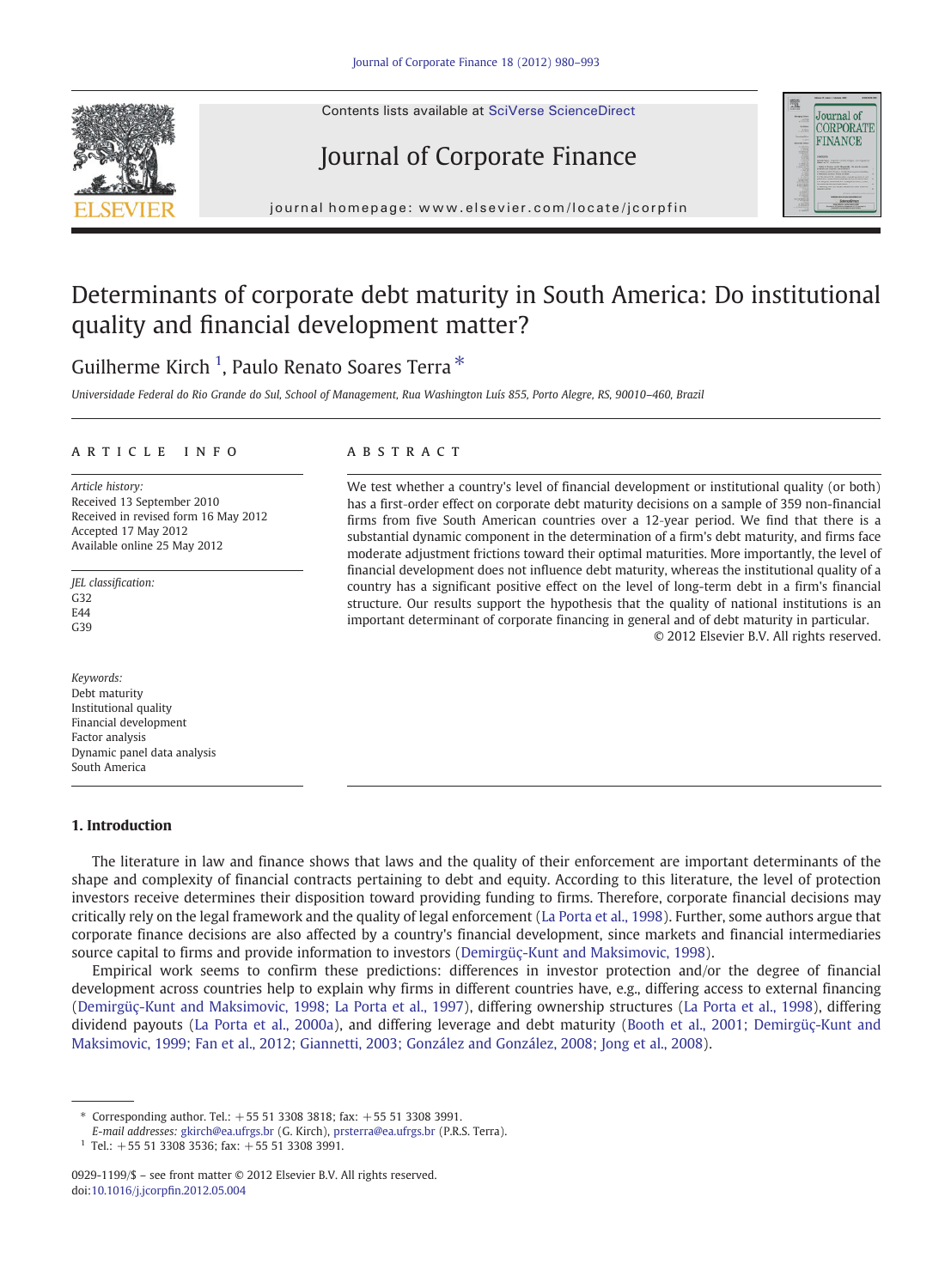However, as pointed out by [La Porta et al. \(2000b\)](#page-13-0), more developed financial markets may be an outcome of better investor protection (institutional framework, property rights, etc.). According to [Levine \(1999\),](#page-13-0) the development of financial intermediaries may depend on the quality of legal systems and of accounting standards, since financial activities are based on contractual arrangements and information about corporations. If financial development is simply an outcome of better investor protection, it should not have a first-order effect on corporate financial decisions, after controlling for the quality of investor protection. In our opinion, previous empirical work fails to test this prediction because: 1) it does not recognize this relation explicitly<sup>2</sup>; and 2) it uses a few single variables (time-invariant in most cases) to represent these constructs, increasing the probability that the estimated coefficients suffer from omitted variables bias.

In this paper, we try to shed light on this issue. Specifically, we analyze, in a focus-country setting, how firm characteristics, quality of national institutions, and country level of financial development affect the debt maturity of firms from a sample of South American countries. Moreover, and more importantly, we are able to provide novel evidence on the question of whether financial development or institutional quality (or both) have a first-order effect on corporate debt maturity decisions.

Among other financial decisions that may be strongly influenced by a country's level of financial development and/or the quality of its institutions, the maturity of debt seems particularly sensitive to these determinants. Indeed, recent studies document that debt maturities in emerging market countries are substantially shorter than in developed markets (e.g., [Fan et al.,](#page-13-0) [2012](#page-13-0)). Therefore, a debt maturity variable is appropriate to the kind of empirical investigation conducted here.

Given the relationship between institutional quality and financial development, if one or both constructs are misrepresented in the regression analysis, there is a substantial likelihood that the coefficients of the included variables are contaminated by an omitted variable bias. Suppose that the hypothesis that financial development is simply an outcome of a better institutional environment is true and that the researcher overlooks this. In this case the variables that proxy for the level of financial development may present (spurious) significant coefficients due to correlation with the omitted institutional quality variables, leading to an incorrect conclusion. In order to address this concern, we construct our financial development and quality of institutions indicators based on a broader array of variables, summarized in continuous, time-varying factors that we hope represent more closely the underlying theoretical constructs than do arbitrary single variables.

This paper also contributes to the existing body of knowledge in other ways. First, we focus on a sample of developing countries in South America that have thus far received little attention in empirical studies. South American countries warrant increased attention for several reasons: the empirical literature relies mainly on U.S. evidence, and the robustness of its results should be compared with evidence from countries whose economic structures differ; the growing significance of emerging markets in general, and South America in particular, in the world economy in terms of output, trade, investment, and stock market capitalization; South America's political and corporate systems have practices that differ from those of industrialized countries; and finally, to the best of our knowledge, no study has yet thoroughly analyzed the influence of national institutions and financial development on the debt maturity of firms in South America.<sup>3</sup>

Second, we employ two databases seldom explored in the maturity literature: the World Bank Financial Structure and the Governance Indicators datasets. These databases provide, respectively, a thorough perspective on the level of financial development and the quality of the institutional environment in each country. They do so by documenting a wide array of variables that describe various aspects of the institutional and financial structures of each country.

Finally, in order to consolidate the information available in the above mentioned databases, the variables are summarized via factor analysis. Such an approach presents many advantages: the extracted factors are time-varying continuous variables in contrast to the time-invariant proxies usually employed in the literature; the extracted factors account for a larger proportion of the underlying variation and represent more closely a given theoretical construct than do single variables; single variables are usually highly correlated, which prevents the use of more than a few simultaneously in the estimation of the models; and finally, the weights attributed to each variable in each extracted factor are objectively determined rather than arbitrarily set, as in indexes that are simple sums of binary variables (e.g., [La Porta et al., 1998](#page-13-0)). Each of these advantages is related to our primary concern of measuring both constructs (institutional quality and financial development) with greater accuracy. Along with the ample coverage (in terms of the aspects measured) of both databases employed, this approach gives us confidence that the likelihood that our results are contaminated by omitted variables biases is reduced.

The paper closest to our own is [Fan et al. \(2012\)](#page-13-0). However, there are marked differences between the two papers. First, beyond institutional characteristics, our study attempts to capture the effects of country financial development on the firm maturity decision. Also, and even more importantly, as pointed out by [La Porta et al. \(2000b\),](#page-13-0) more highly developed markets may be an outcome of better investor protections (institutional framework, property rights, etc.); accordingly, whether institutional characteristics or financial development (or both) have a first-order effect on firm debt maturity remains an empirical question.

Second, there is a difference of scope: while ours is a focused-country study, [Fan et al. \(2012\)](#page-13-0) is a cross-country study. According to [Fan et al. \(2011, p. 207\)](#page-13-0): "An advantage of focused-country studies over cross-country studies is that the former can

<sup>&</sup>lt;sup>2</sup> [Kusnadi and Wei \(2011\)](#page-13-0), to the best of our knowledge, is an exception. These authors test whether legal protection of investors or financial development is the first-order effect in influencing the cash flow sensitivity of cash. Their results suggest that legal protection predominates over financial development.

<sup>&</sup>lt;sup>3</sup> Recent research documents several particularities of the institutional setting in South American countries: a predominance of French civil law legal tradition ([La Porta et al., 1998](#page-13-0)), weaker public law enforcement [\(La Porta et al., 2006\)](#page-13-0), lower degree of investor protection [\(La Porta et al., 2000b\)](#page-13-0), financial markets more likely to be bank-based [\(Levine, 2002\)](#page-13-0), smaller stock markets [\(La Porta et al., 1997](#page-13-0)), higher degree of public firm ownership concentration ([La Porta et al., 1999a\)](#page-13-0), higher presence of state ownership of banks [\(La Porta et al., 2002\)](#page-13-0), less efficient governments [\(La Porta et al., 1999b\)](#page-13-0), and more regulated labor markets ([Botero et](#page-12-0) [al., 2004](#page-12-0)).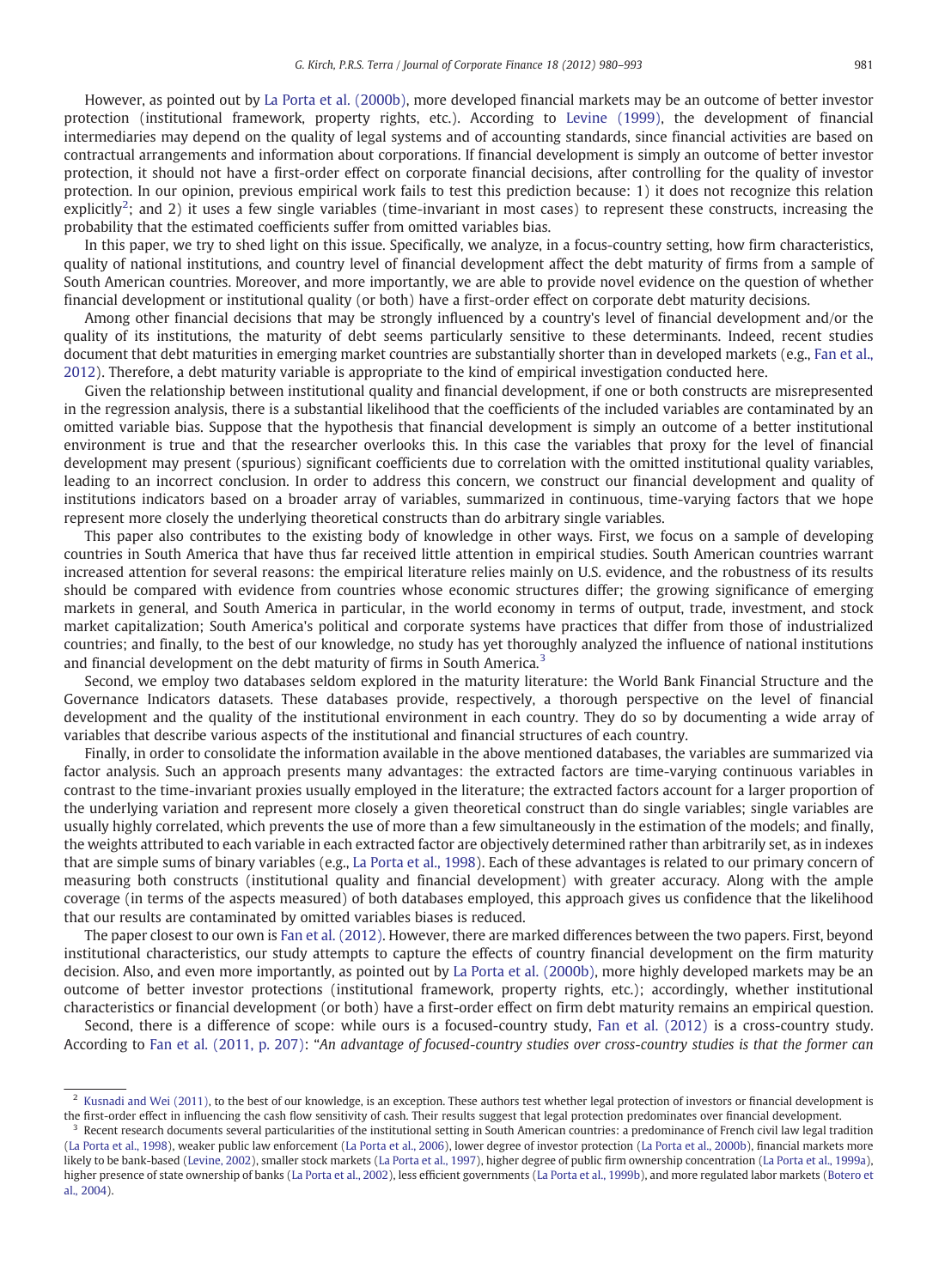control data quality better, (…) while holding constant other factors that might be difficult to disentangle in cross-country studies." Moreover, [Fan et al. \(2012, p. 14\)](#page-13-0) alert the reader that, due to data limitations, some determinants of capital structure choice identified in previous empirical work are not included in their models. This data limitation, inherent to cross-country studies, raises concerns about omitted variable biases, which are less likely in our paper. In this sense, we see our paper as a refinement of [Fan et al. \(2012\),](#page-13-0) with its advantages (better treatment of particularities) and disadvantages (findings not as generalizable).

Finally, our paper also proposes the following additional improvements (relative to the literature, e.g., [Demirgüç-Kunt and](#page-13-0) [Maksimovic, 1999; Fan et al., 2012](#page-13-0)): the treatment of lagged debt maturity and leverage as endogenous variables. According to [Barclay et al. \(2003\)](#page-12-0), leverage and maturity are endogenous facets of the firm capital structure decision. We address concerns about simultaneity by using estimation methods that account for the endogenous nature of leverage in the debt maturity decision. Also, as pointed out in [Ozkan \(2000\)](#page-13-0) and [Antoniou et al. \(2006\)](#page-12-0), firms may have long-run optimal debt maturity, so they should trade off the costs of being off-target with the costs of adjustment toward the target. In order to control for this possibility, we employ a dynamic model similar to those used in the studies mentioned.

Our main findings are that national financial development is not significantly related to firm debt maturity and country institutional quality affects positively the level of long-term debt in a firm's financial structure. These results are remarkably robust to outliers, methods of estimation, measurement of endogenous variables, and country, industry, and year influences. Our results are in line with those of [Kusnadi and Wei \(2011\)](#page-13-0) for firms' cash savings decisions. Taken together, these results suggest that national institutions (instead of financial development) have a first-order effect on corporate financial decisions, supporting the claim of [La Porta et al. \(2000b\)](#page-13-0) that financial development may also be an outcome of better institutions. In the particular case of debt maturity, a better institutional environment would allow firms to borrow long(er)-term. According to our estimates, ceteris paribus, an average firm located in a better quality environment could almost double its share of long-term debt with respect to an identical twin operating in a poor quality environment.

The remainder of this paper is structured as follows. Section 2 presents the determinants of corporate debt maturity analyzed in our study, while Section 3 details research methods, presents data sources, and describes the sample used in the empirical tests. [Section 4](#page-6-0) reports and comments on the estimation results. Finally, [Section 5](#page-11-0) presents our conclusions.

#### 2. Determinants of debt maturity

We classify the determinants of corporate debt maturity into two groups: firm-specific and country-specific. Firm-specific determinants are derived from a well-established literature and reflect most of the firm-specific determinants used in previous empirical studies on this subject. We control for firm characteristics such as Leverage<sup>4</sup> ([Barclay et al., 2003; Giannetti, 2003;](#page-12-0) [Johnson, 2003; Myers, 1977; Stohs and Mauer, 1996\)](#page-12-0), Asset Maturity [\(Morris, 1976\)](#page-13-0), Firm Size [\(Barnea et al., 1980\)](#page-12-0), Growth Opportunities [\(Antoniou et al., 2006; Diamond, 1991; Guedes and Opler, 1996; Myers, 1977\)](#page-12-0), Profitability ([Demirgüç-Kunt and](#page-13-0) [Maksimovic, 1999; Fan et al., 2012](#page-13-0)), Business Risk [\(Kane et al., 1985](#page-13-0)), Tangibility ([Antoniou et al., 2006; Demirgüç-Kunt and](#page-12-0) [Maksimovic, 1999; Fan et al., 2012](#page-12-0)), Tax Effects ([Kane et al., 1985](#page-13-0)), Credit Rating ([Diamond, 1991\)](#page-13-0), and Regulated Industries ([Barclay and Smith, 1996](#page-12-0)). More details on the computation of these variables are provided in [Appendix A.](#page-12-0)

Regarding country-specific determinants, there is a growing body of literature that argues that a number of country characteristics affect the agent's decisions. According to [Demirgüç-Kunt and Maksimovic \(1998\)](#page-13-0), an effective legal system is important to making long-term financing viable, because firms must be able to commit credibly to controlling opportunistic behavior by corporate insiders, and because long-term creditors commonly use debt covenants to control for opportunistic behavior. [Fan et al. \(2012\)](#page-13-0) point out that in countries with weak legal rules and poor quality of law enforcement, financial instruments that allow insiders less discretion, and which are contractually easier to interpret, should prevail. Since short-term debt implies that corporate insiders need to deal with creditors more frequently, we expect that this type of financing prevails in countries with poor creditor protections.

[Demirgüç-Kunt and Maksimovic \(1998, p. 2108\)](#page-13-0) also argue that the "existence of developed and active financial markets and a large intermediary sector should make it easier for firms to raise long-term capital." Accordingly, we should expect a positive relationship between national financial development and firm debt maturity. However, as pointed out by [La Porta et al. \(2000b\),](#page-13-0) better protection of investor rights is often necessary to the development of financial markets, and this suggests that moredeveloped markets may be an outcome of better investor protection. If this is the case, once we control for institutional quality (legal rules and the quality of their enforcement), financial development may have no additional effect on a firm's debt maturity. To evaluate this prediction, we estimate regressions with both factors included (quality of institutions and financial development) as well as regressions with only one or the other factor included. The variables used to construct these two factors (by means of factor analysis) are described in detail in Section 3.

#### 3. Data, variables, and research methods

This section describes our data sources, explains our sample selection procedures and the methods used to construct the firmspecific and country-specific variables, presents the empirical model estimated, and provides details about the estimation methods employed. Also, it presents and discusses the summary statistics of the variables employed in our empirical model.

<sup>&</sup>lt;sup>4</sup> We list leverage among the determinants of debt maturity just for presentation convenience. Strictly speaking, leverage and debt maturity are jointly determined as part of a firm's overall financial structure. Indeed, we treat them as endogenous in our model. We are thankful to an anonymous referee for this comment.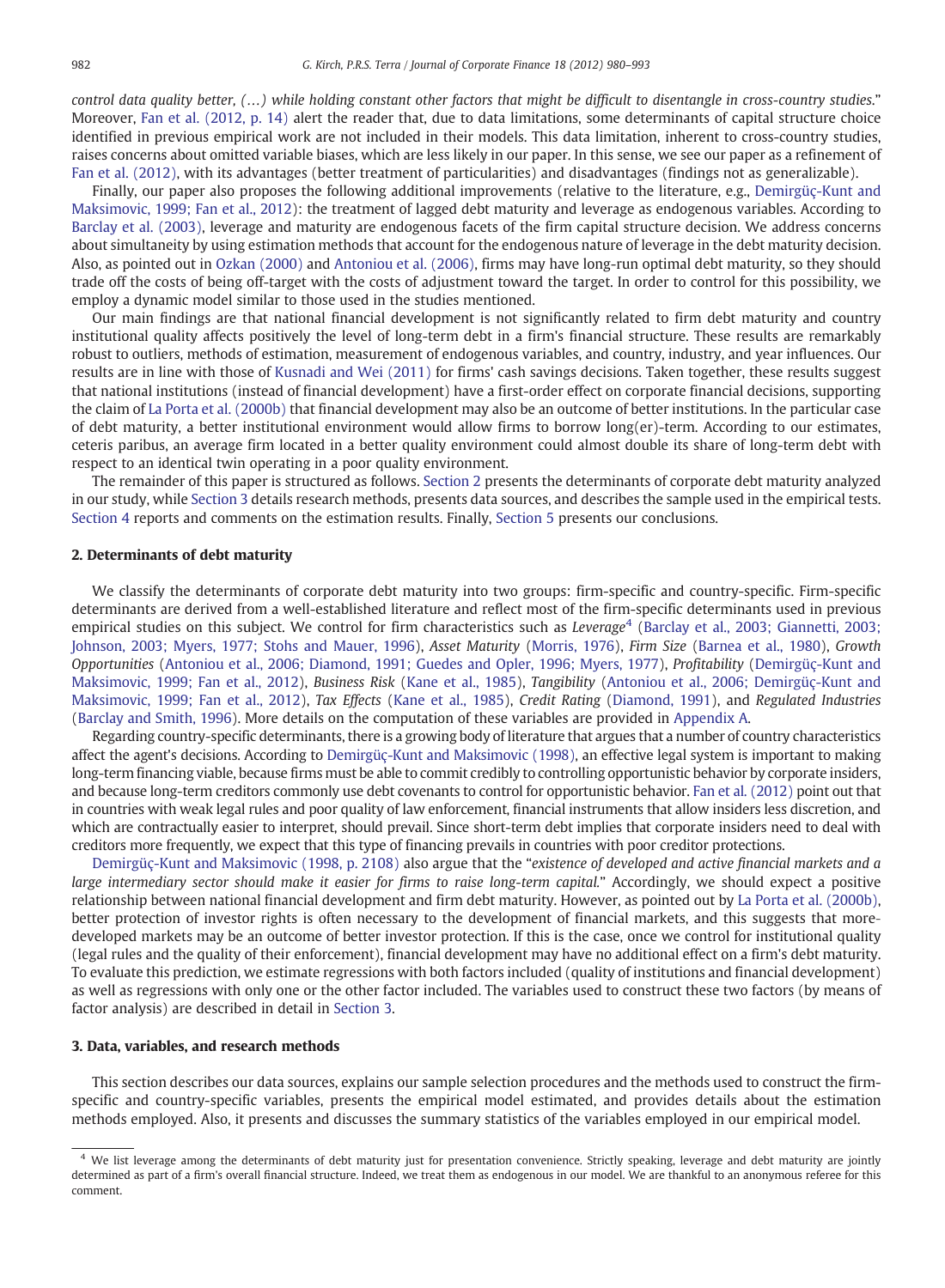## <span id="page-3-0"></span>3.1. Data and variables

Accounting and stock market firm-level data are taken from the Economática Pro® database [\(Economática, 2009](#page-13-0)). Data on interest and inflation rates for all countries analyzed are derived from the International Financial Statistics of the International Monetary Fund. Statutory tax rates by country are collected from [KPMG's Corporate and Indirect Tax Rate Survey \(2007, 2009\).](#page-13-0) 5

Observations are yearly for the period 1996–2007 (subject to availability), and the unit of analysis is the individual firm. This study includes Argentina, Brazil, Chile, Colombia, Peru, and Venezuela. We exclude all firms pertaining to the financial industry, such as "financial services and insurance," "holding and asset management companies," and "real estate," as well as "others" and "non-classified establishments." We also exclude firms that do not have at least three years of consecutive data, the minimum needed to perform the regressions, and firms with negative book equity, negative sales, or negative long-term debt to total-debt ratio. These selection criteria result in the exclusion of Colombia from our sample. The final sample contains 359 firms and 2734 observations. An overview of the number of firms and observations by country and industry is set forth in [Table 1.](#page-4-0)

From [Table 1](#page-4-0), it is evident that Brazil heavily influences the sample: it has the most firms included of all sample countries, representing more than 61% of the sample composition. Venezuela, on the other hand, has little influence on the sample with less than 2% of sample firms. [Table 1](#page-4-0) also shows that "Electricity," "Steel," and "Food and Beverages" are the predominant activities of the sample firms, representing individually more than 10% of the sample each. "Software" lies at the other end of the spectrum, with only one firm and seven observations included.

The dependent variable is a proxy of the maturity ratio of debt carried by each firm, measured as Long-Term Debt over Total Debt. Firm-specific determinant factors for the debt maturity structure are those described in the preceding section. All firmspecific variables are computed from annual financial statement data in U.S. dollars. We use dollar figures in order to ease crosscountry comparisons. Independent auditing is mandatory for yearly financial statements in all sample countries, which makes these statements more reliable.

Descriptive statistics for these variables are presented in [Table 2.](#page-4-0) Chilean firms present the largest Debt Maturity ratios among all sample firms, while Argentine firms employ relatively more short-term debt. The typical South American firm in our sample uses a little over 50% long-term debt in its financing. Firms from Argentina and Brazil are, on average, more levered, while Venezuelan firms lie on the other side of the spectrum, employing less debt in their financing. Overall, sample firms seem to use moderate debt in their financial structures (about 26% of firm value).

We identified that the means are influenced by a few large observations for some variables. In order to account for this, here and in the data analyses that follow, we Winsorize the sample as a remedial measure, as suggested by [Lien and](#page-13-0) [Balakrishnan \(2005\)](#page-13-0).<sup>6</sup> In such an adjusted sample, the mean Asset Maturity declines substantially for Brazil, Chile, and Peru. As expected, the volatility of these variables also decreases. Firms from different countries in our sample are roughly comparable in terms of Size, Growth Opportunities, Business Risk, Tangibility, Tax Effects, Synthetic Ratings, and share of Regulated Industries. Venezuela often stands apart from the other sample countries, but we attribute this fact in part to the small sample size for this country.

[Table 3](#page-5-0) presents the correlation matrix for firm-specific variables. Panel A reports the correlations for the original sample. Correlations are generally low, although ranging from −0.37 (Leverage versus Growth Opportunities) to 0.51 (Growth Opportunities versus Profitability). The correlation between Debt Maturity and Leverage is about 0.17, which seems moderate. Outliers also affect the correlation of some variables, especially Asset Maturity. Indeed, in Panel B (Winsorized sample) the correlation between this variable and most of the others increases in absolute terms and often becomes significant. Overall, correlations do not decrease in absolute terms and significance increases in the Winsorized sample.

Aside from these variables, we also employ a set of macroeconomic and dummy variables. First, to control for macroeconomic volatility, an important aspect of long-term contractual relationships, we include in our model the standard deviations of the previous year monthly interest and inflation rates. Second, the industry of each firm is included, given the possible systematic effects that the nature of the firm's activities may have on its debt maturity. Firm industry is represented by a set of dummy variables based on the classification in the respective database. Likewise, country dummies are used to account for any remaining country-specific variation that is not captured by our measures of macroeconomic volatility, national institutional quality, and financial development. Finally, year dummies are employed in order to account for common timeshocks to all firms.

### 3.2. Factor analysis of national institutional quality and financial development

In order to build institutional quality and financial development factors, we use the World Bank Financial Structure and Governance Indicators databases. The Financial Structure database, documented by [Beck et al. \(2000\)](#page-12-0), covers more than 200

<sup>5</sup> These documents report statutory tax rates for several countries for each year since 1993. There are some gaps for the countries in our sample that are filled by the tax rate in the following year if the initial observation is missing, and by the tax rate in the previous year if middle observations are missing.

We Winsorize the following variables at the 5th and 95th percentiles: Asset Maturity, Profitability, and Tangibility. The remaining variables do not seem to be as affected by extreme observations.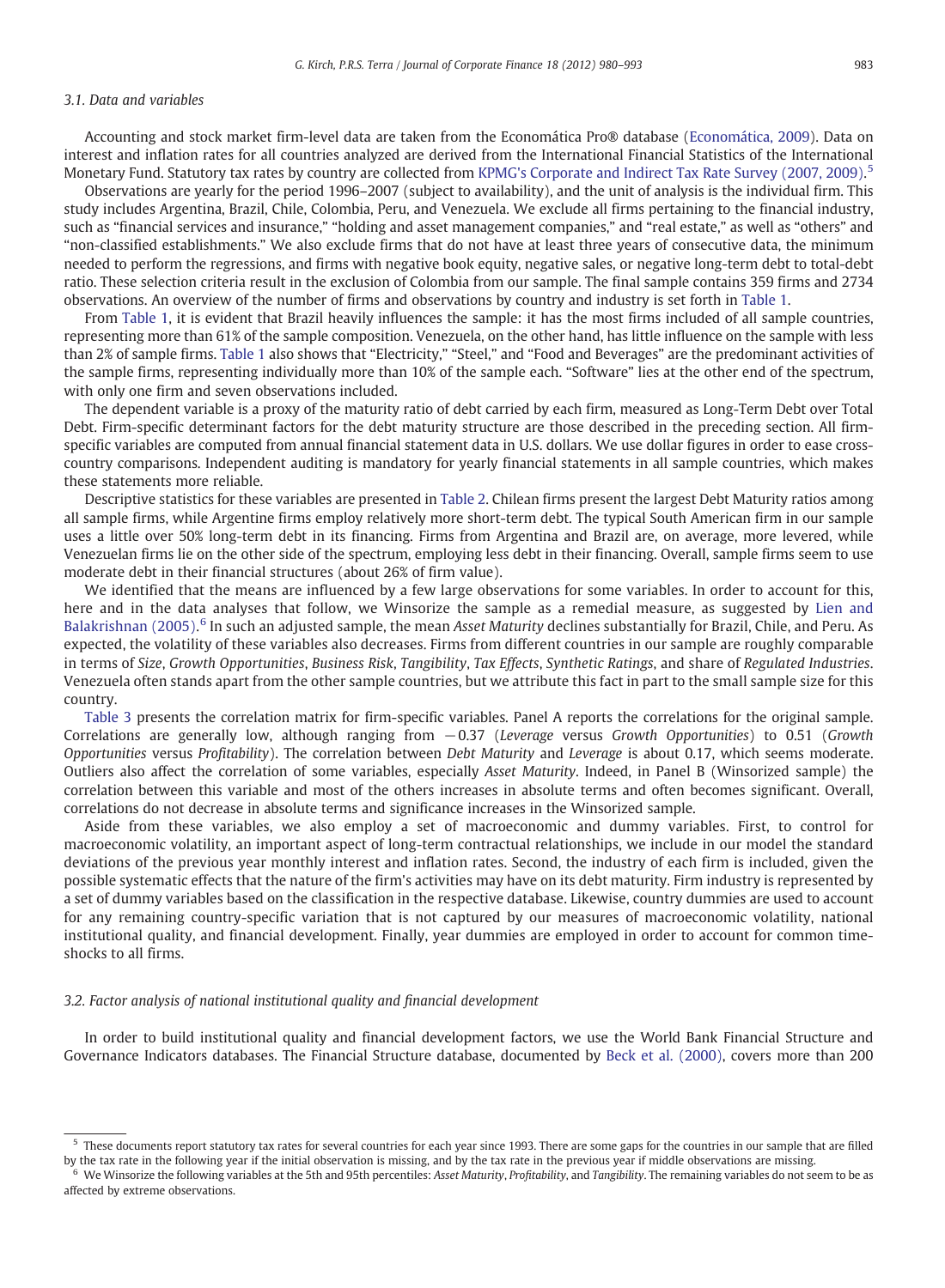# <span id="page-4-0"></span>Table 1

Composition of the sample.

| Industry                | Argentina      |       | <b>Brazil</b> |       | Chile          |       | Peru  |      | Venezuela |      | Total          |      | Total % |        |
|-------------------------|----------------|-------|---------------|-------|----------------|-------|-------|------|-----------|------|----------------|------|---------|--------|
|                         | Firms          | Obs.  | Firms         | Obs.  | Firms          | Obs.  | Firms | Obs. | Firms     | Obs. | Firms          | Obs. | Firms   | Obs.   |
| Agriculture             | 4              | 29    | 2             | 15    |                | 11    | 5     | 33   |           |      | 12             | 88   | 3.3%    | 3.2%   |
| Chemical                | 5              | 45    | 24            | 172   | 5              | 33    |       | 8    |           | 5    | 36             | 263  | 10.0%   | 9.6%   |
| Construction            | 3              | 30    | 8             | 64    |                |       |       | 5    |           |      | 12             | 99   | 3.3%    | 3.6%   |
| Electricity             | 5              | 46    | 32            | 215   | 4              | 28    | 3     | 22   |           | 11   | 45             | 322  | 12.5%   | 11.8%  |
| Electronic              | 2              | 13    | 9             | 64    | $\mathbf{1}$   | 11    |       |      |           |      | 12             | 88   | 3.3%    | 3.2%   |
| Food and beverages      | 4              | 32    | 19            | 142   | 6              | 58    | 8     | 43   |           |      | 37             | 275  | 10.3%   | 10.1%  |
| Machinery               |                |       | 4             | 41    |                |       |       |      |           |      | $\overline{4}$ | 41   | 1.1%    | 1.5%   |
| Mining                  |                |       | 4             | 38    |                | 11    | 12    | 69   |           |      | 17             | 118  | 4.7%    | 4.3%   |
| Non-metallic minerals   | 3              | 22    | 5             | 33    | 3              | 31    | 1     | 7    |           |      | 12             | 93   | 3.3%    | 3.4%   |
| Oil and gas             | 10             | 81    | 7             | 69    |                |       |       |      |           |      | 17             | 150  | 4.7%    | 5.5%   |
| Pulp and paper          |                | 6     | 7             | 68    |                |       |       |      | 1         | 8    | 9              | 82   | 2.5%    | 3.0%   |
| Retailing/Wholesaling   |                | 12    | 10            | 76    | 10             | 74    | 1     | 8    |           |      | 22             | 170  | 6.1%    | 6.2%   |
| Software                |                | 7     |               |       |                |       |       |      |           |      |                | 7    | 0.3%    | 0.3%   |
| Steel                   | 5              | 46    | 26            | 220   | 4              | 38    | 2     | 10   |           | 5    | 38             | 319  | 10.6%   | 11.7%  |
| Telecommunications      |                | 24    | 24            | 163   | 2              | 10    |       |      |           | 11   | 29             | 208  | 8.1%    | 7.6%   |
| Textile                 | 3              | 19    | 18            | 142   |                | 9     | 3     | 19   |           | 4    | 26             | 193  | 7.2%    | 7.1%   |
| Transport and logistics | $\overline{2}$ | 12    | 8             | 35    | $\overline{2}$ | 22    |       |      |           |      | 12             | 69   | 3.3%    | 2.5%   |
| Vehicles and parts      | 3              | 15    | 15            | 134   |                |       |       |      |           |      | 18             | 149  | 5.0%    | 5.4%   |
| Total                   | 54             | 439   | 222           | 1691  | 40             | 336   | 37    | 224  | 6         | 44   | 359            | 2734 | 100.0%  | 100.0% |
| Total %                 | 15.0%          | 16.1% | 61.8%         | 61.9% | 11.1%          | 12.3% | 10.3% | 8.2% | 1.7%      | 1.6% | 100.0%         |      |         |        |

Number of firms and observations by industry and country.

countries over the period 1960–2007, reporting 32 variables designed to measure country financial development and structure. The Governance Indicators database, documented by [Kaufmann et al. \(2008\),](#page-13-0) also covers more than 200 countries, reporting six aggregate indicators: Voice and Accountability, Political Stability and Absence of Violence, Government Effectiveness, Regulatory Quality, Rule of Law, and Control of Corruption. This latter database covers the period 1996–2007, but for the years 1997, 1999, and

#### Table 2

Descriptive statistics.

| Variable      | Country       | Debt<br>Matur. | Lever. | Asset<br>Matur. | Firm<br>size | Growth<br>opport. | Profit    | <b>Business</b><br>risk | Tangib. | Tax<br>effects | Synth.<br>high<br>rating | Synth.<br>low<br>rating | Regul.<br>industry |
|---------------|---------------|----------------|--------|-----------------|--------------|-------------------|-----------|-------------------------|---------|----------------|--------------------------|-------------------------|--------------------|
| Original mean | Argentina     | 0.4866         | 0.2916 | 14.7936         | 11.8336      | 1.0804            | 0.0619    | 0.0542                  | 0.5053  | 0.2876         | 0.1572                   | 0.2483                  | 0.4396             |
|               | <b>Brazil</b> | 0.5158         | 0.2748 | 12.4224         | 12.8684      | 1.1306            | 0.0807    | 0.0550                  | 0.4199  | 0.2640         | 0.1526                   | 0.2324                  | 0.3454             |
|               | Chile         | 0.5678         | 0.2058 | 17.6202         | 12.1761      | 1.3659            | 0.0799    | 0.0344                  | 0.4767  | 0.1407         | 0.1637                   | 0.1280                  | 0.2113             |
|               | Peru          | 0.5020         | 0.2258 | 14.2512         | 11.5696      | 1.4751            | 0.1415    | 0.0896                  | 0.5159  | 0.2549         | 0.1518                   | 0.1384                  | 0.4286             |
|               | Venezuela     | 0.5203         | 0.2014 | 10.6946         | 12.6745      | 0.7693            | 0.0508    | 0.0318                  | 0.6417  | 0.3130         | 0.2500                   | 0.0909                  | 0.5000             |
|               | All           | 0.5164         | 0.2638 | 13.5640         | 12.5076      | 1.1739            | 0.0821    | 0.0548                  | 0.4520  | 0.2527         | 0.1562                   | 0.2121                  | 0.3533             |
| Winsorized    | Argentina     | 0.4866         | 0.2916 | 11.4396         | 11.8336      | 1.0804            | 0.0637    | 0.0542                  | 0.5052  | 0.2876         | 0.1572                   | 0.2483                  | 0.4396             |
| mean          | <b>Brazil</b> | 0.5158         | 0.2748 | 6.7508          | 12.8684      | 1.1306            | 0.0808    | 0.0550                  | 0.4185  | 0.2640         | 0.1526                   | 0.2324                  | 0.3454             |
|               | Chile         | 0.5678         | 0.2058 | 8.2447          | 12.1761      | 1.3659            | 0.0811    | 0.0344                  | 0.4750  | 0.1407         | 0.1637                   | 0.1280                  | 0.2113             |
|               | Peru          | 0.5020         | 0.2258 | 8.9469          | 11.5696      | 1.4751            | 0.1374    | 0.0896                  | 0.5161  | 0.2549         | 0.1518                   | 0.1384                  | 0.4286             |
|               | Venezuela     | 0.5203         | 0.2014 | 10.1229         | 12.6745      | 0.7693            | 0.0505    | 0.0318                  | 0.6407  | 0.3130         | 0.2500                   | 0.0909                  | 0.5000             |
|               | All           | 0.5164         | 0.2638 | 7.9215          | 12.5076      | 1.1739            | 0.0822    | 0.0548                  | 0.4509  | 0.2527         | 0.1562                   | 0.2121                  | 0.3533             |
| Standard      | Argentina     | 0.3259         | 0.2114 | 37.3339         | 1.7949       | 0.3848            | 0.0815    | 0.0358                  | 0.2480  | 0.0939         | 0.3644                   | 0.4325                  | 0.4969             |
| Deviation     | <b>Brazil</b> | 0.2763         | 0.1800 | 206.550         | 1.6231       | 0.6201            | 0.0830    | 0.0330                  | 0.1946  | 0.1088         | 0.3597                   | 0.4225                  | 0.4756             |
|               | Chile         | 0.3238         | 0.1445 | 163.084         | 1.4856       | 0.5511            | 0.0665    | 0.0195                  | 0.1981  | 0.0456         | 0.3705                   | 0.3346                  | 0.4088             |
|               | Peru          | 0.3211         | 0.1850 | 47.8378         | 1.2394       | 1.1675            | 0.1745    | 0.1002                  | 0.2308  | 0.0877         | 0.3596                   | 0.3461                  | 0.4960             |
|               | Venezuela     | 0.2995         | 0.1409 | 8.6889          | 1.7522       | 0.2473            | 0.0403    | 0.0096                  | 0.1385  | 0.0629         | 0.4380                   | 0.2908                  | 0.5058             |
|               | All           | 0.2956         | 0.1834 | 173.367         | 1.6820       | 0.6543            | 0.0935    | 0.0437                  | 0.2117  | 0.1075         | 0.3631                   | 0.4089                  | 0.4781             |
| Minimum       | Argentina     | 0.0000         | 0.0000 | 0.1931          | 3.9340       | 0.3152            | $-0.4139$ | 0.0046                  | 0.0021  | 0.0000         | 0.0000                   | 0.0000                  | 0.0000             |
|               | <b>Brazil</b> | 0.0000         | 0.0000 | $-5.0042$       | 3.6816       | 0.2751            | $-0.3915$ | 0.0043                  | 0.0000  | 0.0000         | 0.0000                   | 0.0000                  | 0.0000             |
|               | Chile         | 0.0000         | 0.0001 | 1.7098          | 6.5067       | 0.4654            | $-0.1631$ | 0.0060                  | 0.1163  | 0.0000         | 0.0000                   | 0.0000                  | 0.0000             |
|               | Peru          | 0.0000         | 0.0004 | 1.1262          | 7.9944       | 0.3030            | $-0.2292$ | 0.0143                  | 0.1123  | 0.0000         | 0.0000                   | 0.0000                  | 0.0000             |
|               | Venezuela     | 0.0000         | 0.0039 | 2.4000          | 6.6233       | 0.3660            | $-0.0256$ | 0.0166                  | 0.2985  | 0.1700         | 0.0000                   | 0.0000                  | 0.0000             |
|               | All           | 0.0000         | 0.0000 | $-5.0042$       | 3.6816       | 0.2751            | $-0.4139$ | 0.0043                  | 0.0000  | 0.0000         | 0.0000                   | 0.0000                  | 0.0000             |
| Maximum       | Argentina     | 1.0000         | 0.9039 | 462.161         | 16.1223      | 2.8207            | 0.3833    | 0.1756                  | 0.9109  | 0.3500         | 1.0000                   | 1.0000                  | 1.0000             |
|               | <b>Brazil</b> | 1.0000         | 0.9387 | 8493.88         | 18.3830      | 8.8883            | 0.4747    | 0.2543                  | 0.9663  | 0.3700         | 1.0000                   | 1.0000                  | 1.0000             |
|               | Chile         | 0.9961         | 0.8706 | 2994.77         | 15.8467      | 3.2560            | 0.3631    | 0.0724                  | 0.9644  | 0.1700         | 1.0000                   | 1.0000                  | 1.0000             |
|               | Peru          | 1.0000         | 0.8082 | 680.320         | 14.9720      | 6.2589            | 0.9895    | 0.3414                  | 0.9281  | 0.3000         | 1.0000                   | 1.0000                  | 1.0000             |
|               | Venezuela     | 1.0000         | 0.5502 | 46.4838         | 15.1687      | 1.4743            | 0.1568    | 0.0517                  | 0.8872  | 0.3400         | 1.0000                   | 1.0000                  | 1.0000             |
|               | All           | 1.0000         | 0.9387 | 8493.88         | 18.3830      | 8.8883            | 0.9895    | 0.3414                  | 0.9663  | 0.3700         | 1.0000                   | 1.0000                  | 1.0000             |

Descriptive statistics for each variable by country, for the period 1996–2007. Number of observations by country: Argentina (439), Brazil (1691), Chile (336), Peru (224), and Venezuela (44).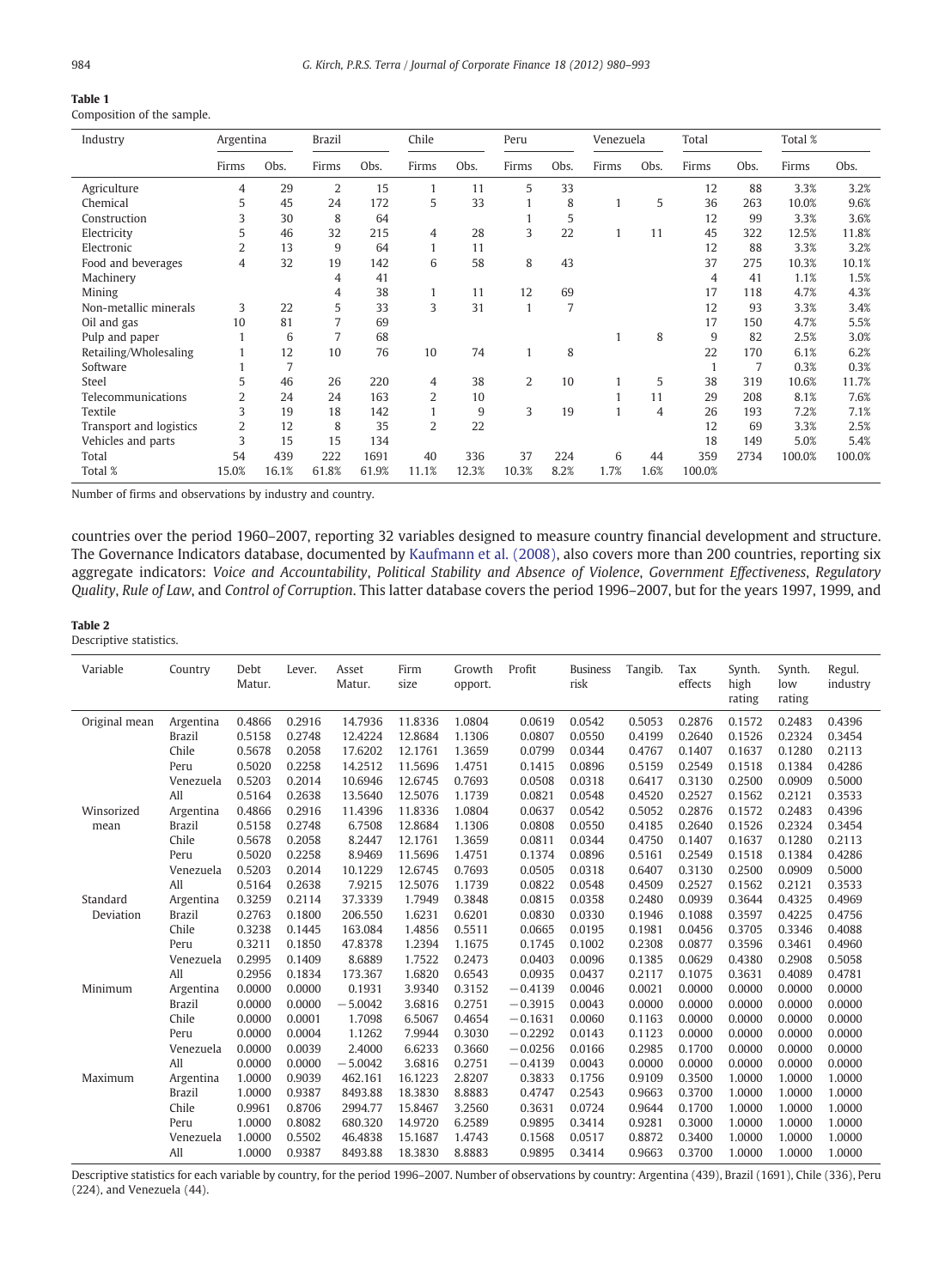<span id="page-5-0"></span>Correlation matrix.

|  | Panel A-Original sample |  |
|--|-------------------------|--|
|  |                         |  |

|                           | Debt Maturity | Leverage | <b>Asset Maturity</b> | Firm Size | Growth Opps. | Profitab. | <b>Business Risk</b> | Tangib.  |
|---------------------------|---------------|----------|-----------------------|-----------|--------------|-----------|----------------------|----------|
| Leverage                  | 0.168         |          |                       |           |              |           |                      |          |
| <b>Asset Maturity</b>     | $-0.021$      | 0.040    |                       |           |              |           |                      |          |
| Firm Size                 | 0.303         | $-0.021$ | $-0.082$              |           |              |           |                      |          |
| Growth Opps.              | 0.094         | $-0.374$ | $-0.013$              | 0.236     |              |           |                      |          |
| Profitability             | 0.080         | $-0.308$ | $-0.016$              | 0.233     | 0.514        |           |                      |          |
| <b>Business Risk</b>      | $-0.034$      | $-0.057$ | $-0.023$              | $-0.026$  | 0.220        | 0.258     |                      |          |
| Tangibility               | 0.260         | 0.241    | $-0.015$              | 0.104     | $-0.133$     | $-0.080$  | $-0.089$             |          |
| <b>Tax Effects</b>        | $-0.021$      | $-0.212$ | $-0.053$              | 0.125     | 0.108        | 0.269     | $-0.025$             | $-0.135$ |
|                           |               |          |                       |           |              |           |                      |          |
| Panel B-Winsorized sample |               |          |                       |           |              |           |                      |          |
| Variables                 | Debt Maturity | Leverage | <b>Asset Maturity</b> | Firm Size | Growth Opps. | Profitab. | <b>Business Risk</b> | Tangib.  |
| Leverage                  | 0.168         |          |                       |           |              |           |                      |          |
| <b>Asset Maturity</b>     | 0.144         | 0.199    |                       |           |              |           |                      |          |
| Firm Size                 | 0.303         | $-0.021$ | $-0.231$              |           |              |           |                      |          |
| Growth Opps.              | 0.094         | $-0.374$ | $-0.163$              | 0.236     |              |           |                      |          |
| Profitability             | 0.070         | $-0.327$ | $-0.191$              | 0.232     | 0.501        |           |                      |          |
| <b>Business Risk</b>      | $-0.034$      | $-0.057$ | $-0.155$              | $-0.026$  | 0.220        | 0.303     |                      |          |
| Tangibility               | 0.259         | 0.246    | 0.537                 | 0.097     | $-0.132$     | $-0.091$  | $-0.093$             |          |
| <b>Tax Effects</b>        | $-0.021$      | $-0.212$ | $-0.081$              | 0.125     | 0.108        | 0.270     | $-0.025$             | $-0.138$ |

Correlation matrix for firm-specific variables, for the period 1996–2007. Coefficients in bold are statistically significant at the 10% level or less.

2001 there are no data available. To minimize problems of data loss, we choose to substitute these missing data with the middle point between the preceding and the succeeding years.

The variables in both databases are highly correlated.<sup>7</sup> In multiple regressions, the concomitant inclusion of highly correlated explanatory variables may result in high multicollinearity and, consequently, in high variance and covariance of the estimates i.e., less precise estimation ([Gujarati, 2004\)](#page-13-0). In order to avoid problems of multicollinearity, we employ factor analysis on the institutional quality and financial development indicators.<sup>8</sup> Details on the factor analysis procedures are not reported, but are available upon request.

Only one factor is extracted from the factor analysis of the Governance Indicators. [Table 4](#page-6-0) presents descriptive statistics for the institutional quality factor scores or, as we denominate it, the Institutional Quality factor. Based on these statistics, it is evident that Chile really stands apart from the other sample countries. The minimum value of its index is far higher than all other country maxima. We conclude that it has the best institutions among the countries of our sample, followed by Brazil, Argentina, Peru, and Venezuela, in this order.

The factor analysis for the Financial Structure database yields four factors, but only one (the first one) is retained for the analyses that follow, since it is the only one whose variables loadings are stable over time and the only one that has a meaningful interpretation. [Table 5](#page-6-0) displays descriptive statistics for the financial development factor scores, which we denominate Financial Development factor. Based on these statistics, we conclude that Chile, again, stands apart from its neighbors. It has by far the highest level of financial development among the sample countries. Again, its minimum index value is higher than any other country's maximum. Chile is followed by Brazil, Argentina, Peru, and Venezuela, in this order, the same order as the Institutional Quality factor.

#### 3.3. Empirical model and estimation strategies

We assume that the firm maturity decision is represented by the following dynamic panel data model:

$$
MR_{it} = \beta_0 + \alpha_1 MR_{it-1} + \alpha_2 Lev_{it} + \sum_{k=1}^{K} \beta_{1k} X_{ikt} + \sum_{l=1}^{L} \beta_{2l} Z_{ilt} + v_i + \varepsilon_{it},
$$
\n(1)

where  $MR_{it}$  is the dependent variable (the ith-firm Maturity Ratio on the tth-period), Lev<sub>it</sub> is the Leverage ratio, which is endogenous in the model,  $X_{ikt}$  represents the K firm-specific predetermined variables,  $Z_{ilt}$  represents the L exogenous variables,<sup>9</sup>  $(\alpha, \beta)$  are the coefficients to be estimated,  $v_i$  represents firm-specific and time-constant unobserved effects, and  $\varepsilon_{it}$  represents the idiosyncratic error term. Under this specification, the speed of firm adjustment toward optimal maturity<sup>10</sup> can be estimated as

<sup>&</sup>lt;sup>7</sup> These correlation matrices are not reported, but are available upon request.

<sup>&</sup>lt;sup>8</sup> Since we are concerned with the common variability of our databases, we choose factor analysis instead of principal component analysis (PCA). PCA looks for a few linear combinations of the original variables that account for the most part of the *total* variability of those variables. On the other hand, factor analysis focuses on the common variability of those variables, thus being a more appropriate tool to our purposes. For more information about this issue see [Jolliffe \(2002\),](#page-13-0) chapter 7.

<sup>&</sup>lt;sup>9</sup> See also [Appendix A.](#page-12-0)

<sup>&</sup>lt;sup>10</sup> Assuming that the optimal maturity is determined by the predetermined variable  $(X_{ikt})$  and exogenous variables  $(Z_{ilt})$ .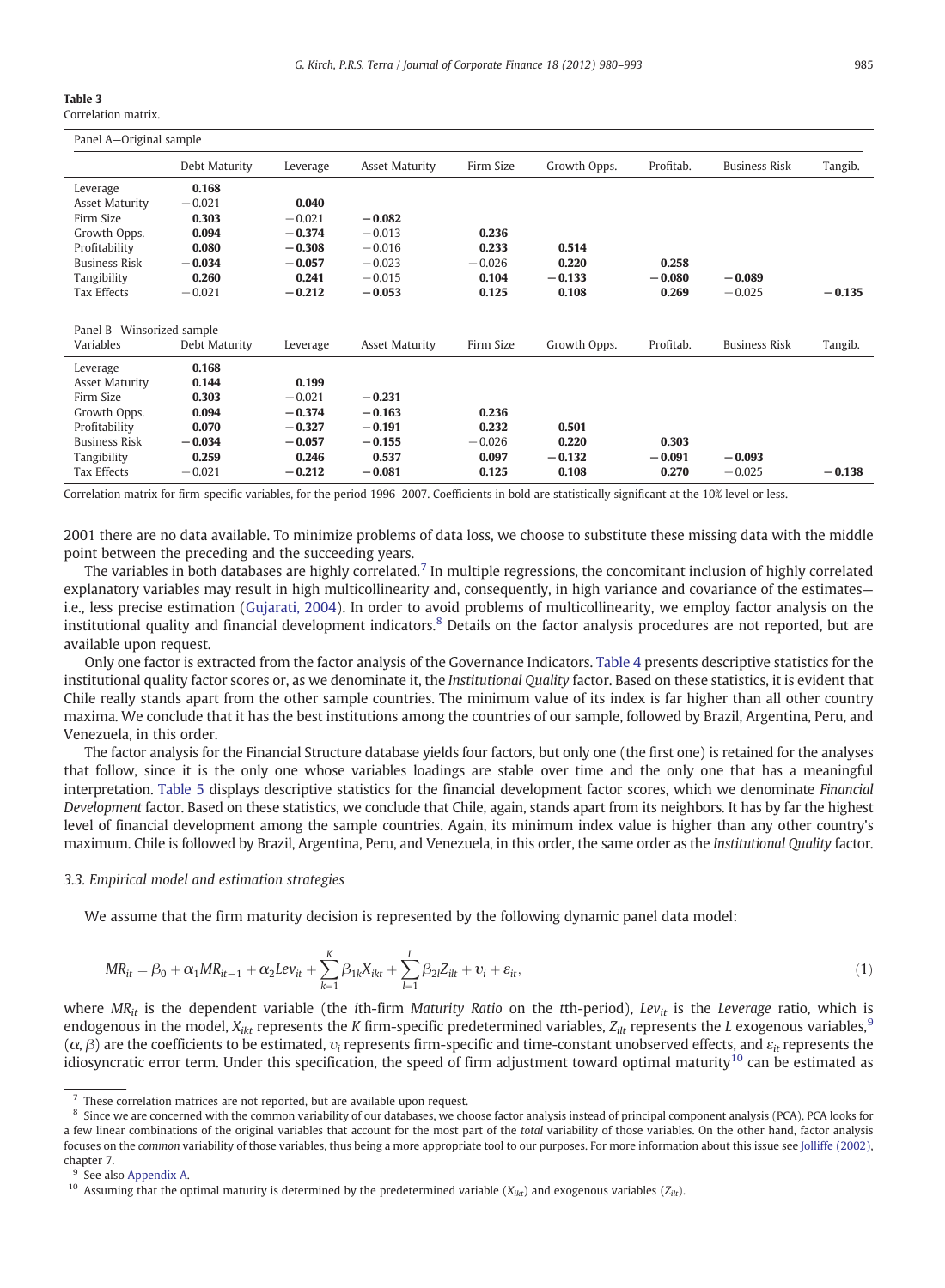#### <span id="page-6-0"></span>Table 4

Institutional quality factor—descriptive statistics.

| Country       | Number of observations | Mean     | Standard Deviation | Maximum  | Minimum  |
|---------------|------------------------|----------|--------------------|----------|----------|
| Argentina     | 12                     | $-0.113$ | 0.307              | 0.322    | $-0.675$ |
| <b>Brazil</b> | 12                     | $-0.006$ | 0.075              | 0.135    | $-0.105$ |
| Chile         | 12                     | 1.217    | 0.103              | 1.342    | 1.051    |
| Peru          | 12                     | $-0.326$ | 0.061              | $-0.268$ | $-0.460$ |
| Venezuela     | 12                     | $-0.804$ | 0.280              | $-0.434$ | $-1.177$ |

Descriptive statistics for the Institutional Quality factor by country, for the period 1996–2007.

#### Table 5

Financial development factor—descriptive statistics.

| Country   | Number of observations | Mean     | Standard Deviation | Maximum  | Minimum  |
|-----------|------------------------|----------|--------------------|----------|----------|
| Argentina | 12                     | $-0.770$ | 0.108              | $-0.633$ | $-0.931$ |
| Brazil    |                        | $-0.625$ | 0.127              | $-0.400$ | $-0.846$ |
| Chile     | 12                     | 0.035    | 0.134              | 0.298    | $-0.166$ |
| Peru      |                        | $-0.803$ | 0.116              | $-0.634$ | $-1.024$ |
| Venezuela |                        | $-1.351$ | 0.312              | $-0.797$ | $-1.741$ |

Descriptive statistics for the Financial Development factor by country, for the period 1996–2007.

 $\lambda = (1 - \alpha_1)$ . If adjustment frictions are substantial, the speed of adjustment is expected to be small ( $\lambda$  approaching zero), while a very high speed of adjustment ( $\lambda$  approaching 1) suggests the presence of negligible adjustment frictions.

One important aspect to consider when investigating firm debt maturity choice is that it is usually a decision related to capital structure (amount of debt vis-à-vis equity). Many empirical studies overlook such aspects, possibly leading to biased results. In order to deal with this effect properly, we treat the Leverage ratio as an endogenous variable in our model. A standard estimation technique for dealing with endogeneity in panel data models would be estimating the model in first-differences using two-stage least squares (2SLS) for instance.<sup>11</sup> However, as emphasized by [Bond \(2002, p. 146\)](#page-12-0), under the maintained hypothesis of independent errors in the level equation, the first-differences error term are serially correlated and in this case 2SLS is not asymptotically efficient. In this context, according to [Bond \(2002\)](#page-12-0), the generalized method of moments (GMM), developed by [Hansen \(1982\)](#page-13-0), provides asymptotically efficient estimators.

[Arellano and Bond \(1991\)](#page-12-0) suggest a one-step and a two-step estimation procedure, often called GMM-Diff, using lagged level variables as instruments for the first-differences equation. [Arellano and Bover \(1995\)](#page-12-0) and [Blundell and Bond \(1998\)](#page-12-0) extend this estimator by making an additional assumption about the initial conditions, specifically that the first difference of the instrumental variables is not correlated with the unobserved effects. This extended estimator, often called GMM-Sys, uses first-differences as instruments for the level equation and can eliminate (mitigate) the bias that arises when the level variables are weak instruments for the first-differences equation. Furthermore, according to [Roodman \(2006\),](#page-13-0) using the level equations in the estimation permits the inclusion of variables that are time-constant, such as industry and country dummies, something that is not possible in the first-differences approach.

#### 4. Results and discussion

In this section, we present and discuss our empirical results. First, we discuss the main results of our paper, i.e., the results of estimation of Eq. [1](#page-5-0), with an eye toward shedding light on the question of whether financial development or institutional quality (or both) have a first-order effect on corporate debt maturity decisions. Finally, we discuss our robustness checks, showing whether and how our results vary according to alternative estimation procedures, alternative measures, and alternative subsamples used.

#### 4.1. Main results

Eq. [1](#page-5-0) is estimated by GMM-Sys.<sup>12</sup> Endogenous variables are instrumented by lagged levels dated  $t-2$  to  $t-3$  (first-differences equation) and by lagged first-differences (levels equation). Predetermined variables are instrumented by lagged levels dated  $t-1$ to t−2 (first-differences equation) and by first-differences (levels equation). Exogenous variables are their own instruments.

 $11$  We are thankful to an anonymous referee for this comment.

<sup>&</sup>lt;sup>12</sup> We estimate the regressions using the [Roodman \(2006\)](#page-13-0) xtabond2 command in Stata®. We also estimate the model by pooled OLS in order to evaluate whether the instrumental approach estimates reduce predicted biases. This seems to be the case, since coefficients for the lagged dependent variable under GMM-Sys are not greater than the OLS ones (results not reported, but available upon request).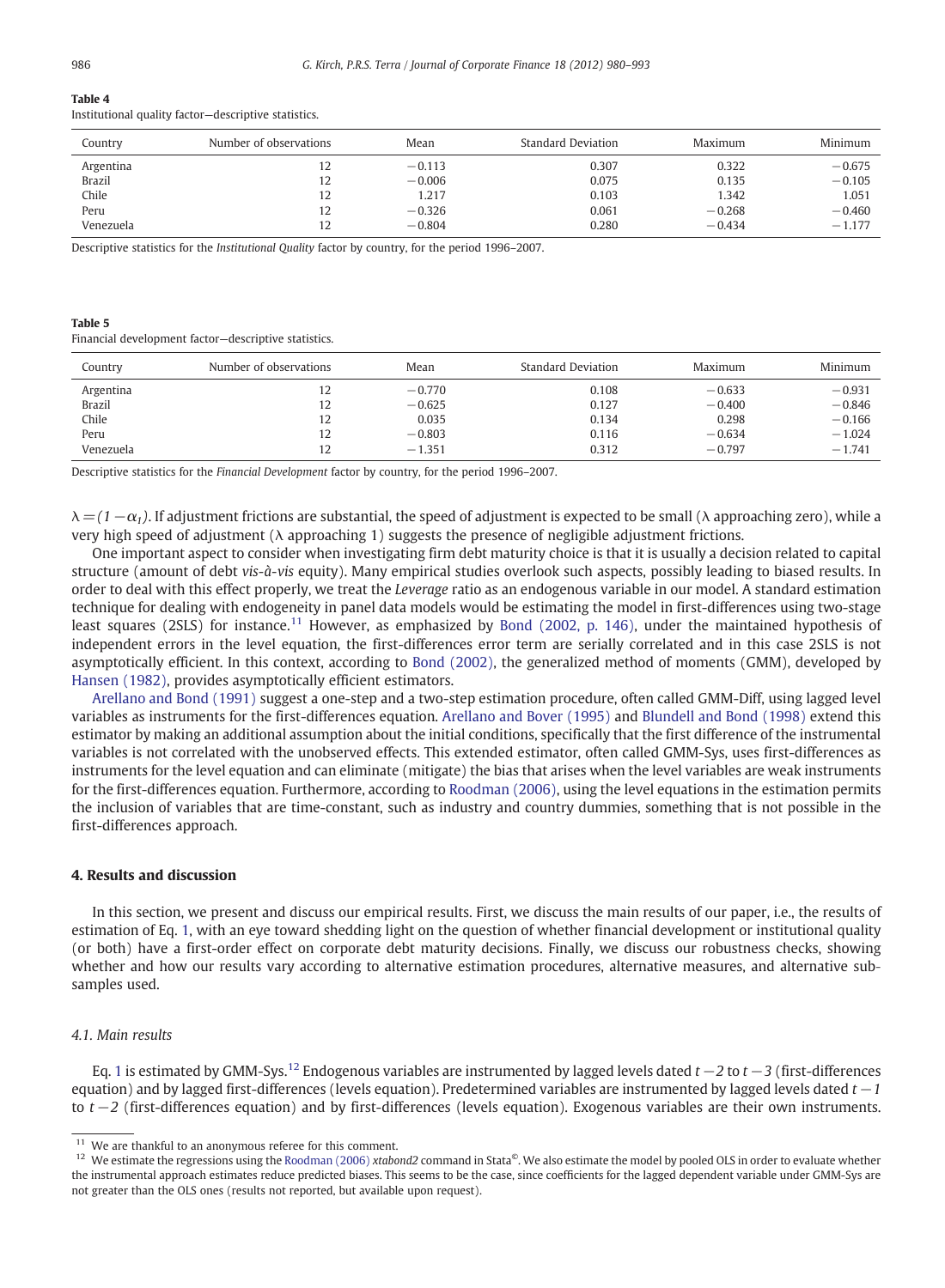<span id="page-7-0"></span>Table 6 presents the results of these estimations. The standard errors of all estimations are robust to heteroskedasticity and arbitrary patterns of autocorrelation within individuals.

In the interest of addressing our research question, we run three specifications of the model. Specification I includes only the Financial Development factor; Specification II includes only the Institutional Quality factor; and Specification III includes both factors. In order to control for the influence of extreme observations, we present the results obtained using the original data as well as the results obtained using the Winsorized data. In all specifications and samples (original and Winsorized), the instrument

#### Table 6

Multi-country regressions of debt maturity ratios for South America.

| Original data<br>Winsorized data<br>Original data<br>Winsorized data<br>Original data<br>Winsorized data<br>$-0.047$<br>$-0.092$<br>$-0.016$<br>$-0.037$<br>0.124<br>0.112<br>Constant<br>$-0.167$<br>$-0.297$<br>$-0.066$<br>$-0.129$<br>0.468<br>0.357<br>$0.407***$<br>$0.403***$<br>$0.401***$<br>$0.398***$<br>$0.402***$<br>$0.398***$<br>Debt Maturity (lagged)<br>7.788<br>7.731<br>8.004<br>7.901<br>7.894<br>7.715<br>$-0.074$<br>$-0.076$<br>$-0.041$<br>$-0.039$<br>$-0.052$<br>$-0.051$<br>Leverage<br>$-0.611$<br>$-0.564$<br>$-0.312$<br>$-0.316$<br>$-0.401$<br>$-0.417$<br>0.000<br>$-0.001$<br>0.000<br>$-0.001$<br>0.000<br>$-0.002$<br><b>Asset Maturity</b><br>$-0.399$<br>$-0.540$<br>$-0.140$<br>$-0.535$<br>$-0.563$<br>$-0.419$<br>0.001<br>0.006<br>0.001<br>0.005<br>0.001<br>0.005<br>Income-Interest Rate Hedging<br>0.431<br>0.740<br>0.628<br>0.713<br>0.418<br>0.449<br>Firm Size<br>$0.039**$<br>$0.041**$<br>$0.038**$<br>$0.040**$<br>$0.036*$<br>$0.035***$<br>2.189<br>2.129<br>2.264<br>2.127<br>2.074<br>1.922<br>$-0.035$<br>$-0.037$<br>$-0.036$<br>$-0.038$<br>$-0.037$<br>$-0.038$<br>Growth Opportunities<br>$-1.292$<br>$-1.333$<br>$-1.344$<br>$-1.457$<br>$-1.416$<br>$-1.438$<br>$-0.064$<br>Profitability<br>$-0.100$<br>$-0.058$<br>$-0.118$<br>$-0.080$<br>$-0.107$<br>$-0.306$<br>$-0.528$<br>$-0.280$<br>$-0.620$<br>$-0.385$<br>$-0.561$<br>2.324**<br>1.971*<br>$2.391**$<br>$2.004*$<br>2.439**<br>$2.076*$<br><b>Business Risk</b><br>2.213<br>1.647<br>2.304<br>2.275<br>1.684<br>1.724<br>$0.319**$<br>$0.316***$<br>$0.349**$<br>$0.354**$<br>$0.327**$<br>$0.332**$<br>Tangibility<br>2.076<br>2.261<br>2.307<br>2.539<br>2.350<br>2.126<br><b>Tax Effects</b><br>$-0.365**$<br>$-0.358**$<br>$-0.393***$<br>$-0.385***$<br>$-0.385**$<br>$-0.377***$<br>$-2.465$<br>$-2.500$<br>$-2.617$<br>$-2.665$<br>$-2.565$<br>$-2.610$<br>$-0.009$<br>$-0.011$<br>$-0.006$<br>$-0.007$<br>$-0.007$<br>$-0.009$<br>Synthetic High Rating<br>$-0.605$<br>$-0.394$<br>$-0.518$<br>$-0.331$<br>$-0.401$<br>$-0.484$<br>$-0.078**$<br>$-0.081**$<br>$-0.080**$<br>Synthetic Low Rating<br>$-0.082**$<br>$-0.085**$<br>$-0.083**$<br>$-2.298$<br>$-2.375$<br>$-2.354$<br>$-2.428$<br>$-2.410$<br>$-2.471$<br>$-0.021$<br>$-0.007$<br>$-0.021$<br>$-0.006$<br>$-0.021$<br>$-0.005$<br>Interest Expenses $\leq$ 0 and EBIT $\leq$ 0<br>$-0.519$<br>$-0.520$<br>$-0.171$<br>$-0.515$<br>$-0.149$<br>$-0.135$<br>$-0.020$<br>$-0.018$<br>$-0.016$<br>$-0.018$<br>$-0.016$<br>Interest Expenses $\leq$ 0 and EBIT $>$ 0<br>$-0.014$<br>$-0.942$<br>$-0.857$<br>$-0.745$<br>$-0.646$<br>$-0.837$<br>$-0.748$<br>0.005<br>Interest Rate Volatility (lagged)<br>0.003<br>0.003<br>0.005<br>0.005<br>0.004<br>0.855<br>0.899<br>1.389<br>1.473<br>1.315<br>1.393<br>$-0.003$<br>$-0.003$<br>Inflation Rate Volatility (lagged)<br>$-0.003$<br>$-0.003$<br>$-0.003$<br>$-0.003$<br>$-0.668$<br>$-0.628$<br>$-0.696$<br>$-0.652$<br>$-0.665$<br>$-0.612$<br>Regulated Industry<br>0.022<br>0.039<br>0.027<br>0.038<br>0.027<br>0.039<br>0.315<br>0.527<br>0.383<br>0.505<br>0.383<br>0.516<br>Financial Development Factor<br>0.111<br>0.116<br>0.095<br>0.102<br>1.406<br>1.472<br>1.197<br>1.282<br><b>Institutional Quality Factor</b><br>$0.167**$<br>$0.169**$<br>$0.155***$<br>$0.157**$<br>2.592<br>2.528<br>2.359<br>2.313<br>Number of Observations<br>2244<br>2244<br>2244<br>2244<br>2244<br>2244<br>Number of Firms<br>359<br>359<br>359<br>359<br>359<br>359<br>6.25<br>6.25<br>6.25<br>Average Observations per Firm<br>6.25<br>6.25<br>6.25<br>Number of Instruments<br>75<br>75<br>75<br>75<br>76<br>76<br>35.15<br>Hansen Test of Overidentifying Restrictions<br>34.27<br>31.01<br>32.01<br>34.42<br>31.32<br>0.23<br>0.19<br>0.22<br>Hansen p-value<br>0.13<br>0.11<br>0.12<br>7.97<br>Arellano-Bond AR(1)<br>10.41<br>14.38<br>12.43<br>13.73<br>10.96<br>0.66<br>0.85<br>0.35<br>0.49<br>0.39<br>Arellano-Bond AR $(1)$ p-value<br>0.61<br>$-9.79$<br>$-9.77$<br>$-9.83$<br>Arellano-Bond AR(2)<br>$-9.83$<br>$-9.77$<br>$-9.82$ | <b>Explanatory variables</b>   | Specification I |      | Specification II |      | Specification III |      |  |
|------------------------------------------------------------------------------------------------------------------------------------------------------------------------------------------------------------------------------------------------------------------------------------------------------------------------------------------------------------------------------------------------------------------------------------------------------------------------------------------------------------------------------------------------------------------------------------------------------------------------------------------------------------------------------------------------------------------------------------------------------------------------------------------------------------------------------------------------------------------------------------------------------------------------------------------------------------------------------------------------------------------------------------------------------------------------------------------------------------------------------------------------------------------------------------------------------------------------------------------------------------------------------------------------------------------------------------------------------------------------------------------------------------------------------------------------------------------------------------------------------------------------------------------------------------------------------------------------------------------------------------------------------------------------------------------------------------------------------------------------------------------------------------------------------------------------------------------------------------------------------------------------------------------------------------------------------------------------------------------------------------------------------------------------------------------------------------------------------------------------------------------------------------------------------------------------------------------------------------------------------------------------------------------------------------------------------------------------------------------------------------------------------------------------------------------------------------------------------------------------------------------------------------------------------------------------------------------------------------------------------------------------------------------------------------------------------------------------------------------------------------------------------------------------------------------------------------------------------------------------------------------------------------------------------------------------------------------------------------------------------------------------------------------------------------------------------------------------------------------------------------------------------------------------------------------------------------------------------------------------------------------------------------------------------------------------------------------------------------------------------------------------------------------------------------------------------------------------------------------------------------------------------------------------------------------------------------------------------------------------------------------------------------------------------------------------------------------------------------------------------------------------------------------------------------------------------------------------------------------------------------------------------------------------------------------------------------------------------------------------------------------------------------------------------------------------------------------|--------------------------------|-----------------|------|------------------|------|-------------------|------|--|
|                                                                                                                                                                                                                                                                                                                                                                                                                                                                                                                                                                                                                                                                                                                                                                                                                                                                                                                                                                                                                                                                                                                                                                                                                                                                                                                                                                                                                                                                                                                                                                                                                                                                                                                                                                                                                                                                                                                                                                                                                                                                                                                                                                                                                                                                                                                                                                                                                                                                                                                                                                                                                                                                                                                                                                                                                                                                                                                                                                                                                                                                                                                                                                                                                                                                                                                                                                                                                                                                                                                                                                                                                                                                                                                                                                                                                                                                                                                                                                                                                                                                                          |                                |                 |      |                  |      |                   |      |  |
|                                                                                                                                                                                                                                                                                                                                                                                                                                                                                                                                                                                                                                                                                                                                                                                                                                                                                                                                                                                                                                                                                                                                                                                                                                                                                                                                                                                                                                                                                                                                                                                                                                                                                                                                                                                                                                                                                                                                                                                                                                                                                                                                                                                                                                                                                                                                                                                                                                                                                                                                                                                                                                                                                                                                                                                                                                                                                                                                                                                                                                                                                                                                                                                                                                                                                                                                                                                                                                                                                                                                                                                                                                                                                                                                                                                                                                                                                                                                                                                                                                                                                          |                                |                 |      |                  |      |                   |      |  |
|                                                                                                                                                                                                                                                                                                                                                                                                                                                                                                                                                                                                                                                                                                                                                                                                                                                                                                                                                                                                                                                                                                                                                                                                                                                                                                                                                                                                                                                                                                                                                                                                                                                                                                                                                                                                                                                                                                                                                                                                                                                                                                                                                                                                                                                                                                                                                                                                                                                                                                                                                                                                                                                                                                                                                                                                                                                                                                                                                                                                                                                                                                                                                                                                                                                                                                                                                                                                                                                                                                                                                                                                                                                                                                                                                                                                                                                                                                                                                                                                                                                                                          |                                |                 |      |                  |      |                   |      |  |
|                                                                                                                                                                                                                                                                                                                                                                                                                                                                                                                                                                                                                                                                                                                                                                                                                                                                                                                                                                                                                                                                                                                                                                                                                                                                                                                                                                                                                                                                                                                                                                                                                                                                                                                                                                                                                                                                                                                                                                                                                                                                                                                                                                                                                                                                                                                                                                                                                                                                                                                                                                                                                                                                                                                                                                                                                                                                                                                                                                                                                                                                                                                                                                                                                                                                                                                                                                                                                                                                                                                                                                                                                                                                                                                                                                                                                                                                                                                                                                                                                                                                                          |                                |                 |      |                  |      |                   |      |  |
|                                                                                                                                                                                                                                                                                                                                                                                                                                                                                                                                                                                                                                                                                                                                                                                                                                                                                                                                                                                                                                                                                                                                                                                                                                                                                                                                                                                                                                                                                                                                                                                                                                                                                                                                                                                                                                                                                                                                                                                                                                                                                                                                                                                                                                                                                                                                                                                                                                                                                                                                                                                                                                                                                                                                                                                                                                                                                                                                                                                                                                                                                                                                                                                                                                                                                                                                                                                                                                                                                                                                                                                                                                                                                                                                                                                                                                                                                                                                                                                                                                                                                          |                                |                 |      |                  |      |                   |      |  |
|                                                                                                                                                                                                                                                                                                                                                                                                                                                                                                                                                                                                                                                                                                                                                                                                                                                                                                                                                                                                                                                                                                                                                                                                                                                                                                                                                                                                                                                                                                                                                                                                                                                                                                                                                                                                                                                                                                                                                                                                                                                                                                                                                                                                                                                                                                                                                                                                                                                                                                                                                                                                                                                                                                                                                                                                                                                                                                                                                                                                                                                                                                                                                                                                                                                                                                                                                                                                                                                                                                                                                                                                                                                                                                                                                                                                                                                                                                                                                                                                                                                                                          |                                |                 |      |                  |      |                   |      |  |
|                                                                                                                                                                                                                                                                                                                                                                                                                                                                                                                                                                                                                                                                                                                                                                                                                                                                                                                                                                                                                                                                                                                                                                                                                                                                                                                                                                                                                                                                                                                                                                                                                                                                                                                                                                                                                                                                                                                                                                                                                                                                                                                                                                                                                                                                                                                                                                                                                                                                                                                                                                                                                                                                                                                                                                                                                                                                                                                                                                                                                                                                                                                                                                                                                                                                                                                                                                                                                                                                                                                                                                                                                                                                                                                                                                                                                                                                                                                                                                                                                                                                                          |                                |                 |      |                  |      |                   |      |  |
|                                                                                                                                                                                                                                                                                                                                                                                                                                                                                                                                                                                                                                                                                                                                                                                                                                                                                                                                                                                                                                                                                                                                                                                                                                                                                                                                                                                                                                                                                                                                                                                                                                                                                                                                                                                                                                                                                                                                                                                                                                                                                                                                                                                                                                                                                                                                                                                                                                                                                                                                                                                                                                                                                                                                                                                                                                                                                                                                                                                                                                                                                                                                                                                                                                                                                                                                                                                                                                                                                                                                                                                                                                                                                                                                                                                                                                                                                                                                                                                                                                                                                          |                                |                 |      |                  |      |                   |      |  |
|                                                                                                                                                                                                                                                                                                                                                                                                                                                                                                                                                                                                                                                                                                                                                                                                                                                                                                                                                                                                                                                                                                                                                                                                                                                                                                                                                                                                                                                                                                                                                                                                                                                                                                                                                                                                                                                                                                                                                                                                                                                                                                                                                                                                                                                                                                                                                                                                                                                                                                                                                                                                                                                                                                                                                                                                                                                                                                                                                                                                                                                                                                                                                                                                                                                                                                                                                                                                                                                                                                                                                                                                                                                                                                                                                                                                                                                                                                                                                                                                                                                                                          |                                |                 |      |                  |      |                   |      |  |
|                                                                                                                                                                                                                                                                                                                                                                                                                                                                                                                                                                                                                                                                                                                                                                                                                                                                                                                                                                                                                                                                                                                                                                                                                                                                                                                                                                                                                                                                                                                                                                                                                                                                                                                                                                                                                                                                                                                                                                                                                                                                                                                                                                                                                                                                                                                                                                                                                                                                                                                                                                                                                                                                                                                                                                                                                                                                                                                                                                                                                                                                                                                                                                                                                                                                                                                                                                                                                                                                                                                                                                                                                                                                                                                                                                                                                                                                                                                                                                                                                                                                                          |                                |                 |      |                  |      |                   |      |  |
|                                                                                                                                                                                                                                                                                                                                                                                                                                                                                                                                                                                                                                                                                                                                                                                                                                                                                                                                                                                                                                                                                                                                                                                                                                                                                                                                                                                                                                                                                                                                                                                                                                                                                                                                                                                                                                                                                                                                                                                                                                                                                                                                                                                                                                                                                                                                                                                                                                                                                                                                                                                                                                                                                                                                                                                                                                                                                                                                                                                                                                                                                                                                                                                                                                                                                                                                                                                                                                                                                                                                                                                                                                                                                                                                                                                                                                                                                                                                                                                                                                                                                          |                                |                 |      |                  |      |                   |      |  |
|                                                                                                                                                                                                                                                                                                                                                                                                                                                                                                                                                                                                                                                                                                                                                                                                                                                                                                                                                                                                                                                                                                                                                                                                                                                                                                                                                                                                                                                                                                                                                                                                                                                                                                                                                                                                                                                                                                                                                                                                                                                                                                                                                                                                                                                                                                                                                                                                                                                                                                                                                                                                                                                                                                                                                                                                                                                                                                                                                                                                                                                                                                                                                                                                                                                                                                                                                                                                                                                                                                                                                                                                                                                                                                                                                                                                                                                                                                                                                                                                                                                                                          |                                |                 |      |                  |      |                   |      |  |
|                                                                                                                                                                                                                                                                                                                                                                                                                                                                                                                                                                                                                                                                                                                                                                                                                                                                                                                                                                                                                                                                                                                                                                                                                                                                                                                                                                                                                                                                                                                                                                                                                                                                                                                                                                                                                                                                                                                                                                                                                                                                                                                                                                                                                                                                                                                                                                                                                                                                                                                                                                                                                                                                                                                                                                                                                                                                                                                                                                                                                                                                                                                                                                                                                                                                                                                                                                                                                                                                                                                                                                                                                                                                                                                                                                                                                                                                                                                                                                                                                                                                                          |                                |                 |      |                  |      |                   |      |  |
|                                                                                                                                                                                                                                                                                                                                                                                                                                                                                                                                                                                                                                                                                                                                                                                                                                                                                                                                                                                                                                                                                                                                                                                                                                                                                                                                                                                                                                                                                                                                                                                                                                                                                                                                                                                                                                                                                                                                                                                                                                                                                                                                                                                                                                                                                                                                                                                                                                                                                                                                                                                                                                                                                                                                                                                                                                                                                                                                                                                                                                                                                                                                                                                                                                                                                                                                                                                                                                                                                                                                                                                                                                                                                                                                                                                                                                                                                                                                                                                                                                                                                          |                                |                 |      |                  |      |                   |      |  |
|                                                                                                                                                                                                                                                                                                                                                                                                                                                                                                                                                                                                                                                                                                                                                                                                                                                                                                                                                                                                                                                                                                                                                                                                                                                                                                                                                                                                                                                                                                                                                                                                                                                                                                                                                                                                                                                                                                                                                                                                                                                                                                                                                                                                                                                                                                                                                                                                                                                                                                                                                                                                                                                                                                                                                                                                                                                                                                                                                                                                                                                                                                                                                                                                                                                                                                                                                                                                                                                                                                                                                                                                                                                                                                                                                                                                                                                                                                                                                                                                                                                                                          |                                |                 |      |                  |      |                   |      |  |
|                                                                                                                                                                                                                                                                                                                                                                                                                                                                                                                                                                                                                                                                                                                                                                                                                                                                                                                                                                                                                                                                                                                                                                                                                                                                                                                                                                                                                                                                                                                                                                                                                                                                                                                                                                                                                                                                                                                                                                                                                                                                                                                                                                                                                                                                                                                                                                                                                                                                                                                                                                                                                                                                                                                                                                                                                                                                                                                                                                                                                                                                                                                                                                                                                                                                                                                                                                                                                                                                                                                                                                                                                                                                                                                                                                                                                                                                                                                                                                                                                                                                                          |                                |                 |      |                  |      |                   |      |  |
|                                                                                                                                                                                                                                                                                                                                                                                                                                                                                                                                                                                                                                                                                                                                                                                                                                                                                                                                                                                                                                                                                                                                                                                                                                                                                                                                                                                                                                                                                                                                                                                                                                                                                                                                                                                                                                                                                                                                                                                                                                                                                                                                                                                                                                                                                                                                                                                                                                                                                                                                                                                                                                                                                                                                                                                                                                                                                                                                                                                                                                                                                                                                                                                                                                                                                                                                                                                                                                                                                                                                                                                                                                                                                                                                                                                                                                                                                                                                                                                                                                                                                          |                                |                 |      |                  |      |                   |      |  |
|                                                                                                                                                                                                                                                                                                                                                                                                                                                                                                                                                                                                                                                                                                                                                                                                                                                                                                                                                                                                                                                                                                                                                                                                                                                                                                                                                                                                                                                                                                                                                                                                                                                                                                                                                                                                                                                                                                                                                                                                                                                                                                                                                                                                                                                                                                                                                                                                                                                                                                                                                                                                                                                                                                                                                                                                                                                                                                                                                                                                                                                                                                                                                                                                                                                                                                                                                                                                                                                                                                                                                                                                                                                                                                                                                                                                                                                                                                                                                                                                                                                                                          |                                |                 |      |                  |      |                   |      |  |
|                                                                                                                                                                                                                                                                                                                                                                                                                                                                                                                                                                                                                                                                                                                                                                                                                                                                                                                                                                                                                                                                                                                                                                                                                                                                                                                                                                                                                                                                                                                                                                                                                                                                                                                                                                                                                                                                                                                                                                                                                                                                                                                                                                                                                                                                                                                                                                                                                                                                                                                                                                                                                                                                                                                                                                                                                                                                                                                                                                                                                                                                                                                                                                                                                                                                                                                                                                                                                                                                                                                                                                                                                                                                                                                                                                                                                                                                                                                                                                                                                                                                                          |                                |                 |      |                  |      |                   |      |  |
|                                                                                                                                                                                                                                                                                                                                                                                                                                                                                                                                                                                                                                                                                                                                                                                                                                                                                                                                                                                                                                                                                                                                                                                                                                                                                                                                                                                                                                                                                                                                                                                                                                                                                                                                                                                                                                                                                                                                                                                                                                                                                                                                                                                                                                                                                                                                                                                                                                                                                                                                                                                                                                                                                                                                                                                                                                                                                                                                                                                                                                                                                                                                                                                                                                                                                                                                                                                                                                                                                                                                                                                                                                                                                                                                                                                                                                                                                                                                                                                                                                                                                          |                                |                 |      |                  |      |                   |      |  |
|                                                                                                                                                                                                                                                                                                                                                                                                                                                                                                                                                                                                                                                                                                                                                                                                                                                                                                                                                                                                                                                                                                                                                                                                                                                                                                                                                                                                                                                                                                                                                                                                                                                                                                                                                                                                                                                                                                                                                                                                                                                                                                                                                                                                                                                                                                                                                                                                                                                                                                                                                                                                                                                                                                                                                                                                                                                                                                                                                                                                                                                                                                                                                                                                                                                                                                                                                                                                                                                                                                                                                                                                                                                                                                                                                                                                                                                                                                                                                                                                                                                                                          |                                |                 |      |                  |      |                   |      |  |
|                                                                                                                                                                                                                                                                                                                                                                                                                                                                                                                                                                                                                                                                                                                                                                                                                                                                                                                                                                                                                                                                                                                                                                                                                                                                                                                                                                                                                                                                                                                                                                                                                                                                                                                                                                                                                                                                                                                                                                                                                                                                                                                                                                                                                                                                                                                                                                                                                                                                                                                                                                                                                                                                                                                                                                                                                                                                                                                                                                                                                                                                                                                                                                                                                                                                                                                                                                                                                                                                                                                                                                                                                                                                                                                                                                                                                                                                                                                                                                                                                                                                                          |                                |                 |      |                  |      |                   |      |  |
|                                                                                                                                                                                                                                                                                                                                                                                                                                                                                                                                                                                                                                                                                                                                                                                                                                                                                                                                                                                                                                                                                                                                                                                                                                                                                                                                                                                                                                                                                                                                                                                                                                                                                                                                                                                                                                                                                                                                                                                                                                                                                                                                                                                                                                                                                                                                                                                                                                                                                                                                                                                                                                                                                                                                                                                                                                                                                                                                                                                                                                                                                                                                                                                                                                                                                                                                                                                                                                                                                                                                                                                                                                                                                                                                                                                                                                                                                                                                                                                                                                                                                          |                                |                 |      |                  |      |                   |      |  |
|                                                                                                                                                                                                                                                                                                                                                                                                                                                                                                                                                                                                                                                                                                                                                                                                                                                                                                                                                                                                                                                                                                                                                                                                                                                                                                                                                                                                                                                                                                                                                                                                                                                                                                                                                                                                                                                                                                                                                                                                                                                                                                                                                                                                                                                                                                                                                                                                                                                                                                                                                                                                                                                                                                                                                                                                                                                                                                                                                                                                                                                                                                                                                                                                                                                                                                                                                                                                                                                                                                                                                                                                                                                                                                                                                                                                                                                                                                                                                                                                                                                                                          |                                |                 |      |                  |      |                   |      |  |
|                                                                                                                                                                                                                                                                                                                                                                                                                                                                                                                                                                                                                                                                                                                                                                                                                                                                                                                                                                                                                                                                                                                                                                                                                                                                                                                                                                                                                                                                                                                                                                                                                                                                                                                                                                                                                                                                                                                                                                                                                                                                                                                                                                                                                                                                                                                                                                                                                                                                                                                                                                                                                                                                                                                                                                                                                                                                                                                                                                                                                                                                                                                                                                                                                                                                                                                                                                                                                                                                                                                                                                                                                                                                                                                                                                                                                                                                                                                                                                                                                                                                                          |                                |                 |      |                  |      |                   |      |  |
|                                                                                                                                                                                                                                                                                                                                                                                                                                                                                                                                                                                                                                                                                                                                                                                                                                                                                                                                                                                                                                                                                                                                                                                                                                                                                                                                                                                                                                                                                                                                                                                                                                                                                                                                                                                                                                                                                                                                                                                                                                                                                                                                                                                                                                                                                                                                                                                                                                                                                                                                                                                                                                                                                                                                                                                                                                                                                                                                                                                                                                                                                                                                                                                                                                                                                                                                                                                                                                                                                                                                                                                                                                                                                                                                                                                                                                                                                                                                                                                                                                                                                          |                                |                 |      |                  |      |                   |      |  |
|                                                                                                                                                                                                                                                                                                                                                                                                                                                                                                                                                                                                                                                                                                                                                                                                                                                                                                                                                                                                                                                                                                                                                                                                                                                                                                                                                                                                                                                                                                                                                                                                                                                                                                                                                                                                                                                                                                                                                                                                                                                                                                                                                                                                                                                                                                                                                                                                                                                                                                                                                                                                                                                                                                                                                                                                                                                                                                                                                                                                                                                                                                                                                                                                                                                                                                                                                                                                                                                                                                                                                                                                                                                                                                                                                                                                                                                                                                                                                                                                                                                                                          |                                |                 |      |                  |      |                   |      |  |
|                                                                                                                                                                                                                                                                                                                                                                                                                                                                                                                                                                                                                                                                                                                                                                                                                                                                                                                                                                                                                                                                                                                                                                                                                                                                                                                                                                                                                                                                                                                                                                                                                                                                                                                                                                                                                                                                                                                                                                                                                                                                                                                                                                                                                                                                                                                                                                                                                                                                                                                                                                                                                                                                                                                                                                                                                                                                                                                                                                                                                                                                                                                                                                                                                                                                                                                                                                                                                                                                                                                                                                                                                                                                                                                                                                                                                                                                                                                                                                                                                                                                                          |                                |                 |      |                  |      |                   |      |  |
|                                                                                                                                                                                                                                                                                                                                                                                                                                                                                                                                                                                                                                                                                                                                                                                                                                                                                                                                                                                                                                                                                                                                                                                                                                                                                                                                                                                                                                                                                                                                                                                                                                                                                                                                                                                                                                                                                                                                                                                                                                                                                                                                                                                                                                                                                                                                                                                                                                                                                                                                                                                                                                                                                                                                                                                                                                                                                                                                                                                                                                                                                                                                                                                                                                                                                                                                                                                                                                                                                                                                                                                                                                                                                                                                                                                                                                                                                                                                                                                                                                                                                          |                                |                 |      |                  |      |                   |      |  |
|                                                                                                                                                                                                                                                                                                                                                                                                                                                                                                                                                                                                                                                                                                                                                                                                                                                                                                                                                                                                                                                                                                                                                                                                                                                                                                                                                                                                                                                                                                                                                                                                                                                                                                                                                                                                                                                                                                                                                                                                                                                                                                                                                                                                                                                                                                                                                                                                                                                                                                                                                                                                                                                                                                                                                                                                                                                                                                                                                                                                                                                                                                                                                                                                                                                                                                                                                                                                                                                                                                                                                                                                                                                                                                                                                                                                                                                                                                                                                                                                                                                                                          |                                |                 |      |                  |      |                   |      |  |
|                                                                                                                                                                                                                                                                                                                                                                                                                                                                                                                                                                                                                                                                                                                                                                                                                                                                                                                                                                                                                                                                                                                                                                                                                                                                                                                                                                                                                                                                                                                                                                                                                                                                                                                                                                                                                                                                                                                                                                                                                                                                                                                                                                                                                                                                                                                                                                                                                                                                                                                                                                                                                                                                                                                                                                                                                                                                                                                                                                                                                                                                                                                                                                                                                                                                                                                                                                                                                                                                                                                                                                                                                                                                                                                                                                                                                                                                                                                                                                                                                                                                                          |                                |                 |      |                  |      |                   |      |  |
|                                                                                                                                                                                                                                                                                                                                                                                                                                                                                                                                                                                                                                                                                                                                                                                                                                                                                                                                                                                                                                                                                                                                                                                                                                                                                                                                                                                                                                                                                                                                                                                                                                                                                                                                                                                                                                                                                                                                                                                                                                                                                                                                                                                                                                                                                                                                                                                                                                                                                                                                                                                                                                                                                                                                                                                                                                                                                                                                                                                                                                                                                                                                                                                                                                                                                                                                                                                                                                                                                                                                                                                                                                                                                                                                                                                                                                                                                                                                                                                                                                                                                          |                                |                 |      |                  |      |                   |      |  |
|                                                                                                                                                                                                                                                                                                                                                                                                                                                                                                                                                                                                                                                                                                                                                                                                                                                                                                                                                                                                                                                                                                                                                                                                                                                                                                                                                                                                                                                                                                                                                                                                                                                                                                                                                                                                                                                                                                                                                                                                                                                                                                                                                                                                                                                                                                                                                                                                                                                                                                                                                                                                                                                                                                                                                                                                                                                                                                                                                                                                                                                                                                                                                                                                                                                                                                                                                                                                                                                                                                                                                                                                                                                                                                                                                                                                                                                                                                                                                                                                                                                                                          |                                |                 |      |                  |      |                   |      |  |
|                                                                                                                                                                                                                                                                                                                                                                                                                                                                                                                                                                                                                                                                                                                                                                                                                                                                                                                                                                                                                                                                                                                                                                                                                                                                                                                                                                                                                                                                                                                                                                                                                                                                                                                                                                                                                                                                                                                                                                                                                                                                                                                                                                                                                                                                                                                                                                                                                                                                                                                                                                                                                                                                                                                                                                                                                                                                                                                                                                                                                                                                                                                                                                                                                                                                                                                                                                                                                                                                                                                                                                                                                                                                                                                                                                                                                                                                                                                                                                                                                                                                                          |                                |                 |      |                  |      |                   |      |  |
|                                                                                                                                                                                                                                                                                                                                                                                                                                                                                                                                                                                                                                                                                                                                                                                                                                                                                                                                                                                                                                                                                                                                                                                                                                                                                                                                                                                                                                                                                                                                                                                                                                                                                                                                                                                                                                                                                                                                                                                                                                                                                                                                                                                                                                                                                                                                                                                                                                                                                                                                                                                                                                                                                                                                                                                                                                                                                                                                                                                                                                                                                                                                                                                                                                                                                                                                                                                                                                                                                                                                                                                                                                                                                                                                                                                                                                                                                                                                                                                                                                                                                          |                                |                 |      |                  |      |                   |      |  |
|                                                                                                                                                                                                                                                                                                                                                                                                                                                                                                                                                                                                                                                                                                                                                                                                                                                                                                                                                                                                                                                                                                                                                                                                                                                                                                                                                                                                                                                                                                                                                                                                                                                                                                                                                                                                                                                                                                                                                                                                                                                                                                                                                                                                                                                                                                                                                                                                                                                                                                                                                                                                                                                                                                                                                                                                                                                                                                                                                                                                                                                                                                                                                                                                                                                                                                                                                                                                                                                                                                                                                                                                                                                                                                                                                                                                                                                                                                                                                                                                                                                                                          |                                |                 |      |                  |      |                   |      |  |
|                                                                                                                                                                                                                                                                                                                                                                                                                                                                                                                                                                                                                                                                                                                                                                                                                                                                                                                                                                                                                                                                                                                                                                                                                                                                                                                                                                                                                                                                                                                                                                                                                                                                                                                                                                                                                                                                                                                                                                                                                                                                                                                                                                                                                                                                                                                                                                                                                                                                                                                                                                                                                                                                                                                                                                                                                                                                                                                                                                                                                                                                                                                                                                                                                                                                                                                                                                                                                                                                                                                                                                                                                                                                                                                                                                                                                                                                                                                                                                                                                                                                                          |                                |                 |      |                  |      |                   |      |  |
|                                                                                                                                                                                                                                                                                                                                                                                                                                                                                                                                                                                                                                                                                                                                                                                                                                                                                                                                                                                                                                                                                                                                                                                                                                                                                                                                                                                                                                                                                                                                                                                                                                                                                                                                                                                                                                                                                                                                                                                                                                                                                                                                                                                                                                                                                                                                                                                                                                                                                                                                                                                                                                                                                                                                                                                                                                                                                                                                                                                                                                                                                                                                                                                                                                                                                                                                                                                                                                                                                                                                                                                                                                                                                                                                                                                                                                                                                                                                                                                                                                                                                          |                                |                 |      |                  |      |                   |      |  |
|                                                                                                                                                                                                                                                                                                                                                                                                                                                                                                                                                                                                                                                                                                                                                                                                                                                                                                                                                                                                                                                                                                                                                                                                                                                                                                                                                                                                                                                                                                                                                                                                                                                                                                                                                                                                                                                                                                                                                                                                                                                                                                                                                                                                                                                                                                                                                                                                                                                                                                                                                                                                                                                                                                                                                                                                                                                                                                                                                                                                                                                                                                                                                                                                                                                                                                                                                                                                                                                                                                                                                                                                                                                                                                                                                                                                                                                                                                                                                                                                                                                                                          |                                |                 |      |                  |      |                   |      |  |
|                                                                                                                                                                                                                                                                                                                                                                                                                                                                                                                                                                                                                                                                                                                                                                                                                                                                                                                                                                                                                                                                                                                                                                                                                                                                                                                                                                                                                                                                                                                                                                                                                                                                                                                                                                                                                                                                                                                                                                                                                                                                                                                                                                                                                                                                                                                                                                                                                                                                                                                                                                                                                                                                                                                                                                                                                                                                                                                                                                                                                                                                                                                                                                                                                                                                                                                                                                                                                                                                                                                                                                                                                                                                                                                                                                                                                                                                                                                                                                                                                                                                                          |                                |                 |      |                  |      |                   |      |  |
|                                                                                                                                                                                                                                                                                                                                                                                                                                                                                                                                                                                                                                                                                                                                                                                                                                                                                                                                                                                                                                                                                                                                                                                                                                                                                                                                                                                                                                                                                                                                                                                                                                                                                                                                                                                                                                                                                                                                                                                                                                                                                                                                                                                                                                                                                                                                                                                                                                                                                                                                                                                                                                                                                                                                                                                                                                                                                                                                                                                                                                                                                                                                                                                                                                                                                                                                                                                                                                                                                                                                                                                                                                                                                                                                                                                                                                                                                                                                                                                                                                                                                          |                                |                 |      |                  |      |                   |      |  |
|                                                                                                                                                                                                                                                                                                                                                                                                                                                                                                                                                                                                                                                                                                                                                                                                                                                                                                                                                                                                                                                                                                                                                                                                                                                                                                                                                                                                                                                                                                                                                                                                                                                                                                                                                                                                                                                                                                                                                                                                                                                                                                                                                                                                                                                                                                                                                                                                                                                                                                                                                                                                                                                                                                                                                                                                                                                                                                                                                                                                                                                                                                                                                                                                                                                                                                                                                                                                                                                                                                                                                                                                                                                                                                                                                                                                                                                                                                                                                                                                                                                                                          |                                |                 |      |                  |      |                   |      |  |
|                                                                                                                                                                                                                                                                                                                                                                                                                                                                                                                                                                                                                                                                                                                                                                                                                                                                                                                                                                                                                                                                                                                                                                                                                                                                                                                                                                                                                                                                                                                                                                                                                                                                                                                                                                                                                                                                                                                                                                                                                                                                                                                                                                                                                                                                                                                                                                                                                                                                                                                                                                                                                                                                                                                                                                                                                                                                                                                                                                                                                                                                                                                                                                                                                                                                                                                                                                                                                                                                                                                                                                                                                                                                                                                                                                                                                                                                                                                                                                                                                                                                                          |                                |                 |      |                  |      |                   |      |  |
|                                                                                                                                                                                                                                                                                                                                                                                                                                                                                                                                                                                                                                                                                                                                                                                                                                                                                                                                                                                                                                                                                                                                                                                                                                                                                                                                                                                                                                                                                                                                                                                                                                                                                                                                                                                                                                                                                                                                                                                                                                                                                                                                                                                                                                                                                                                                                                                                                                                                                                                                                                                                                                                                                                                                                                                                                                                                                                                                                                                                                                                                                                                                                                                                                                                                                                                                                                                                                                                                                                                                                                                                                                                                                                                                                                                                                                                                                                                                                                                                                                                                                          |                                |                 |      |                  |      |                   |      |  |
|                                                                                                                                                                                                                                                                                                                                                                                                                                                                                                                                                                                                                                                                                                                                                                                                                                                                                                                                                                                                                                                                                                                                                                                                                                                                                                                                                                                                                                                                                                                                                                                                                                                                                                                                                                                                                                                                                                                                                                                                                                                                                                                                                                                                                                                                                                                                                                                                                                                                                                                                                                                                                                                                                                                                                                                                                                                                                                                                                                                                                                                                                                                                                                                                                                                                                                                                                                                                                                                                                                                                                                                                                                                                                                                                                                                                                                                                                                                                                                                                                                                                                          |                                |                 |      |                  |      |                   |      |  |
|                                                                                                                                                                                                                                                                                                                                                                                                                                                                                                                                                                                                                                                                                                                                                                                                                                                                                                                                                                                                                                                                                                                                                                                                                                                                                                                                                                                                                                                                                                                                                                                                                                                                                                                                                                                                                                                                                                                                                                                                                                                                                                                                                                                                                                                                                                                                                                                                                                                                                                                                                                                                                                                                                                                                                                                                                                                                                                                                                                                                                                                                                                                                                                                                                                                                                                                                                                                                                                                                                                                                                                                                                                                                                                                                                                                                                                                                                                                                                                                                                                                                                          |                                |                 |      |                  |      |                   |      |  |
|                                                                                                                                                                                                                                                                                                                                                                                                                                                                                                                                                                                                                                                                                                                                                                                                                                                                                                                                                                                                                                                                                                                                                                                                                                                                                                                                                                                                                                                                                                                                                                                                                                                                                                                                                                                                                                                                                                                                                                                                                                                                                                                                                                                                                                                                                                                                                                                                                                                                                                                                                                                                                                                                                                                                                                                                                                                                                                                                                                                                                                                                                                                                                                                                                                                                                                                                                                                                                                                                                                                                                                                                                                                                                                                                                                                                                                                                                                                                                                                                                                                                                          |                                |                 |      |                  |      |                   |      |  |
|                                                                                                                                                                                                                                                                                                                                                                                                                                                                                                                                                                                                                                                                                                                                                                                                                                                                                                                                                                                                                                                                                                                                                                                                                                                                                                                                                                                                                                                                                                                                                                                                                                                                                                                                                                                                                                                                                                                                                                                                                                                                                                                                                                                                                                                                                                                                                                                                                                                                                                                                                                                                                                                                                                                                                                                                                                                                                                                                                                                                                                                                                                                                                                                                                                                                                                                                                                                                                                                                                                                                                                                                                                                                                                                                                                                                                                                                                                                                                                                                                                                                                          |                                |                 |      |                  |      |                   |      |  |
|                                                                                                                                                                                                                                                                                                                                                                                                                                                                                                                                                                                                                                                                                                                                                                                                                                                                                                                                                                                                                                                                                                                                                                                                                                                                                                                                                                                                                                                                                                                                                                                                                                                                                                                                                                                                                                                                                                                                                                                                                                                                                                                                                                                                                                                                                                                                                                                                                                                                                                                                                                                                                                                                                                                                                                                                                                                                                                                                                                                                                                                                                                                                                                                                                                                                                                                                                                                                                                                                                                                                                                                                                                                                                                                                                                                                                                                                                                                                                                                                                                                                                          |                                |                 |      |                  |      |                   |      |  |
|                                                                                                                                                                                                                                                                                                                                                                                                                                                                                                                                                                                                                                                                                                                                                                                                                                                                                                                                                                                                                                                                                                                                                                                                                                                                                                                                                                                                                                                                                                                                                                                                                                                                                                                                                                                                                                                                                                                                                                                                                                                                                                                                                                                                                                                                                                                                                                                                                                                                                                                                                                                                                                                                                                                                                                                                                                                                                                                                                                                                                                                                                                                                                                                                                                                                                                                                                                                                                                                                                                                                                                                                                                                                                                                                                                                                                                                                                                                                                                                                                                                                                          | Arellano-Bond AR $(2)$ p-value | 0.00            | 0.00 | 0.00             | 0.00 | 0.00              | 0.00 |  |

The model (Eq. [\(1\)](#page-5-0) in the text) is estimated by GMM-Sys for the period 1996–2007 using the collapse option ([Calderón et al., 2002; Roodman, 2006, 2009\)](#page-12-0). Country, year, and industry dummies included but not reported. Endogenous variables: Debt Maturity (lagged) and Leverage. Predetermined variables: Asset Maturity, Income-Interest Rate Hedging (Asset Maturity x ΔEBIT/ΔInterest Rate Correlation), Firm Size, Growth Opportunities, Profitability, Business Risk, Tangibility, Tax Effects, Synthetic High Rating, Synthetic Low Rating, Interest Expenses≤0 and EBIT≤0, and Interest Expense≤0 and EBIT> 0. Exogenous variables: lagged Interest Volatility, lagged Inflation Volatility, Regulated Industry, Financial Development factor, Institutional Quality factor, and country, year, and industry dummies. Instruments used: Endogenous variables are instrumented by lagged levels dated t−2 to t−3 (first-differences equation) and by lagged first-differences (levels equation). Predetermined variables are instrumented by lagged levels dated  $t-1$  to  $t-2$  (first-differences equation) and by first-differences (levels equation). Exogenous variables are their own instruments. t-statistics (in italics) are calculated using heteroskedasticity-robust standard errors and are also robust to arbitrary patterns of autocorrelation within individuals (firms); \*, \*\*, and \*\*\* denote significance at the 10%, 5%, and 1% levels, respectively.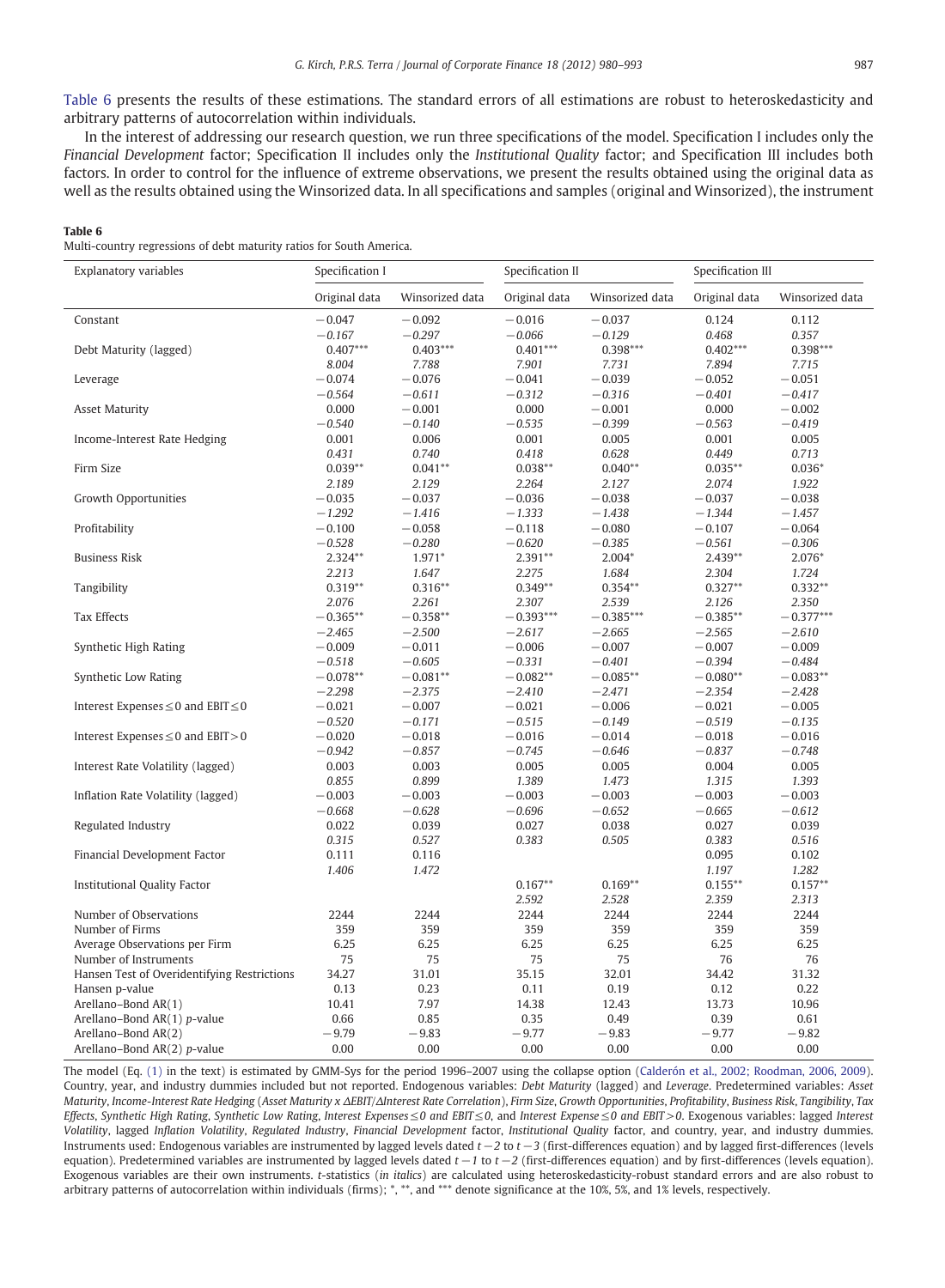set used passes the Hansen test of over-identification, i.e., the test statistic cannot reject the null hypothesis, suggesting that the instrument sets used are valid, in the sense that they are not correlated with the residuals. Further, in all specifications and samples, the Arellano–Bond test of autocorrelation in the first-differences equation residuals rejects the null of no first-order autocorrelation, but cannot reject the null of no second-order autocorrelation, which is consistent with independent errors in the levels equation.

The results suggest that debt maturity choice is a dynamic decision, since the lagged dependent variable is positive and highly significant across all specifications and samples, as expected. The estimated speed of adjustment to an optimal debt maturity structure is about 0.60 (1–0.40), suggesting that firms in the sample face moderate adjustment frictions that prevent them from adjusting quickly to their optimal debt maturity ratio.

Our estimations also suggest that larger, more tangible, and riskier firms use more long-term debt in their capital structure, since the coefficients of Firm Size, Tangibility, and Business Risk are all positive and statistically significant, corroborating tradeoff and agency theories of debt maturity. Large firms, in general, have lower bankruptcy, transaction, contracting, and monitoring costs, suffer less from asymmetric information, and have better credit quality than small firms, and thus are better able to finance their operations with long-term debt. Firms with higher tangibility, i.e., more real assets, have better collateral (lower bankruptcy costs) than firms with low tangibility. Collateral has a more relevant role (in reducing risk) in long-term lending than in shortterm lending, and thus firms with higher tangibility are better able to borrow in long-term debt markets. This finding highlights the important role of collateralized assets with respect to the ability of the firm to borrow at longer maturities in emerging economies. Lastly, according to tradeoff theory, firms with higher business risk should choose longer debt maturities to reduce expected bankruptcy cost, since higher business risk implies higher probability of bankruptcy. All these results are robust to outliers and different specifications.

Further regarding firm-specific determinants, our results also suggest that taxes and borrower credit quality play important roles in determining firm debt maturity in South America. The coefficients of Tax Effects, Synthetic Low Rating, and Synthetic High Rating are all negative, although the coefficients of this last variable are not statistically significant. Firms with lower marginal corporate tax rate should issue longer term debt to reduce flotation costs associated with debt issues, a recommendation that cannot be rejected by our results. In support of the [Diamond \(1991\)](#page-13-0) model, our results suggest that firms with very low ratings and those with high ratings issue more short‐term debt relative to intermediate-rated firms, although the results with regard to high-ratings firms should be taken with caution. The remaining firm-specific determinants do not present statistically significant effects on firm debt maturity choice.

Regarding country-specific determinants, the variables Interest Rate Volatility (lagged) and Inflation Rate Volatility (lagged) do not exhibit statistically significant coefficients in our regressions. Contrary to our expectations, these results suggest that macroeconomic volatility does not affect debt maturity decisions of firms in South America. With respect to the main focus of this paper, the Financial Development factor shows a positive but statistically insignificant coefficient under Specification I. This cannot support the hypothesis that the level of financial development of a country is associated with the debt maturity of its firms. More developed financial systems do not seem to particularly favor long-term corporate borrowing. This result is robust to outliers. Results in Specification II for the Institutional Quality factor are stronger. The coefficient of this factor is positive and statistically significant at the 5% level. This result suggests that firms use more long-term debt in countries with better institutions, confirming a priori expectations. More interestingly, for Specification III, where both factors are entered together, Financial Development remains statistically insignificant (albeit still positive) while Institutional Quality remains positive and statistically significant at the 5% level. This result suggests that Institutional Quality has a first-order effect on corporate debt maturity decisions, while Financial Development seems to be an outcome only of the former. Indeed, in our sample, the correlation between these factors is 0.8628.

Our results regarding these factors are in line with [Kusnadi and Wei \(2011\),](#page-13-0) whose results strongly support the hypothesis that legal protection, rather than financial development, is the first‐order effect in determining a firm's cash savings policies. Taken together, these findings suggest that better institutions dominate the development of national financial systems in determining firm financial decisions, also supporting the argument that financial development may be an outcome of better institutions ([La Porta et al., 2000b](#page-13-0)). Our results, however, differ from previous studies on this subject. [Demirgüç-Kunt and](#page-13-0) [Maksimovic \(1999\)](#page-13-0) and [Giannetti \(2003\)](#page-13-0), e.g., find that both factors have a first-order effect on firm debt maturity decisions. Despite important sample differences, we believe that this difference comes from the way by which we measure these factors. Instead of using a few single variables, we construct our financial development and institutional quality measures based on a broader array of variables, summarized in continuous and time-varying factors, an approach that we hope reduces the likelihood that our results suffer from omitted variable bias.

The effect of Institutional Quality on corporate debt maturity is not only statistically significant, but also economically significant. Among all variables with statistically significant coefficients in [Table 6,](#page-7-0) the Institutional Quality factor has the greatest marginal effect.<sup>13</sup> While the most important firm-specific variables in terms of marginal effect exhibit a marginal effect of 0.0906 (Business Risk), 0.0673 (Tangibility), and 0.0612 (Firm Size), the Institutional Quality factor shows a marginal effect of 0.1123, an amount that represents 21.75% of the mean firm Debt Maturity. This result reinforces previous studies, like [Fan et al. \(2012\)](#page-13-0), which indicate that a firm's debt maturity is determined more by the country in which it is located than by its specific characteristics.

<sup>&</sup>lt;sup>13</sup> The marginal effect of a variable is computed as the product of its coefficient in [Table 6,](#page-7-0) Specification III, Winsorized data, and its standard deviation. For country-specific variables, the standard deviation is based on the country-level panel, instead of our firm-level panel.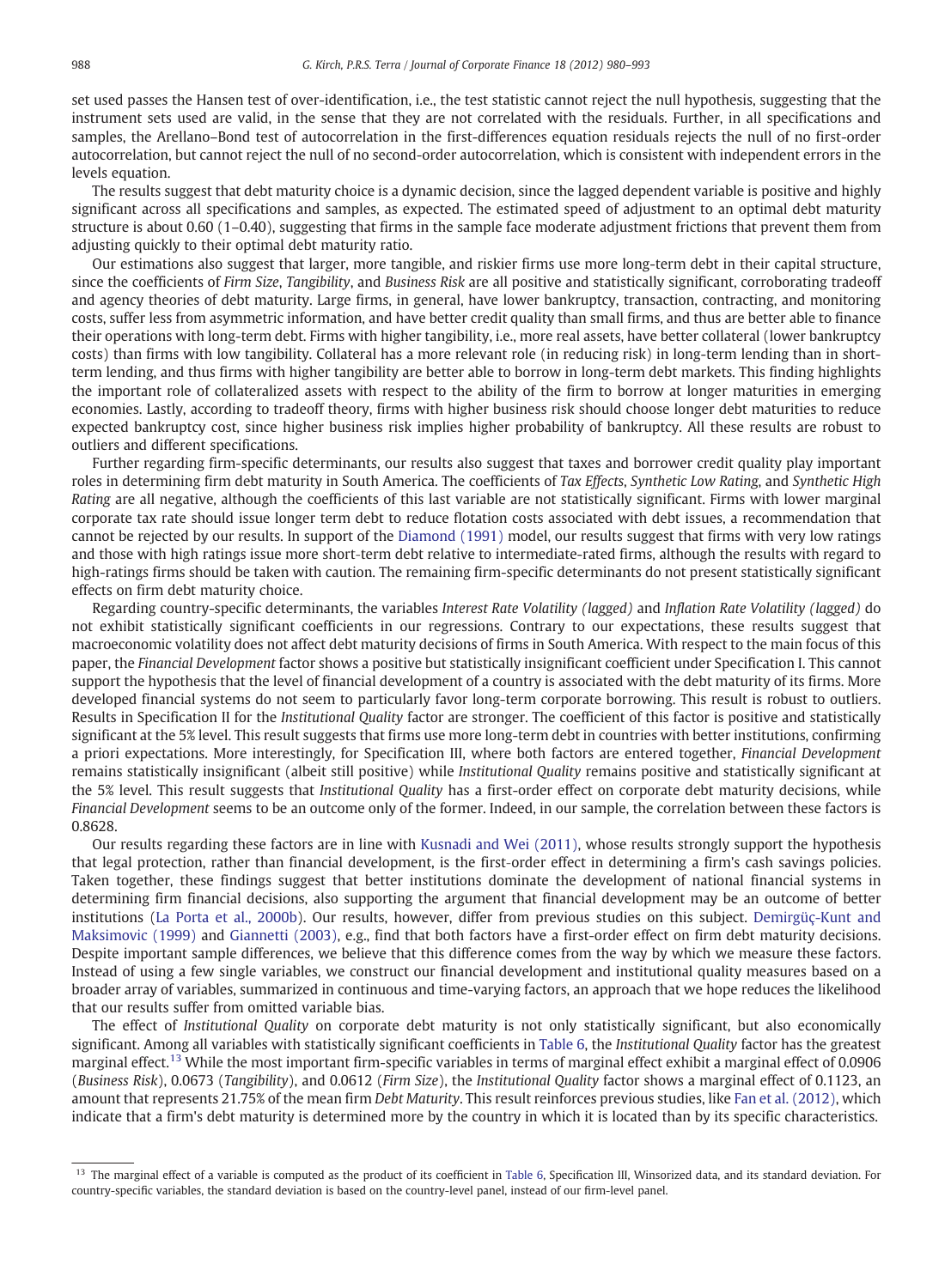



Fig. 1. Marginal effect of institutional factor on debt maturity ratios for South America–Winsorized data.

The economic significance of such results can also be illustrated by a simple example. Suppose two identical firms are established in different countries. One is established in a country with a high quality of institutions such as Chile, and the other in a low institutional quality country such as Venezuela. Ceteris paribus, the firm established in a better quality environment could increase the share of long-term debt in its financial structure from 0.39 to 0.71, i.e., almost twice as much as its identical twin firm operating in a poor quality environment. Fig. 1 illustrates this example. In a rough approximation, this additional long-term debt represents about 8% of average firm value, a very substantial amount.

### 4.2. Robustness checks

One common criticism of the empirical work in emerging markets regards the quality of measurement of firm-level variables. Indeed, our dependent variable is measured as the share of long-term debt to total debt, where long-term debt is any debt maturing in more than one year. This is admittedly a poor measure of maturity. A better measure would be the duration of a firm's debt as suggested by [Morris \(1992\)](#page-13-0). However, in order to be computed, this measure would require detailed information on a firm's outstanding debts, which is often difficult to obtain. Such information is sometimes reported in firm financial report footnotes, but disclosure rules in South America usually do not require such information. Besides, data collection would have to be done manually for each firm‐year annual report, and the resulting data would likely exclude a large number of firms from our sample due to missing data. Considering the cost–benefit tradeoff of such an approach, we choose to explore other ways to assess the robustness of our results.<sup>14</sup>

In order to check the robustness of the findings, we adopt three approaches. First, we employ two alternative GMM estimation procedures: two-step ([Arellano and Bond, 1991; Windmeijer, 2005\)](#page-12-0) and orthogonal deviations ([Arellano and Bover, 1995](#page-12-0)). Also, we exclude industry dummies from the explanatory variables set. Results for the Winsorized sample are presented in [Table 7](#page-10-0).<sup>15</sup> As is evident in columns I through III, the results are qualitatively unchanged from our baseline estimation, although Business Risk is no longer statistically significant. Lagged Debt Maturity, Firm Size (in column III), Tangibility, Tax Effects, Synthetic Low Rating (in columns I and III) and, more importantly, Institutional Quality, are all statistically significantly and have the same signals as before. Financial Development remains positive but statistically insignificant (except in column II, orthogonal deviations),  $^{16}$  just as in our baseline case.

Second, we experiment with alternative measures of Debt Maturity and Leverage, our endogenous variables. Besides the usual measure of leverage (debt-to-market-firm-value), we also compute a debt-to-book-equity and a debt-to-total-book-assets measure of leverage. Results shown in [Table 7,](#page-10-0) columns IV and V, are qualitatively the same as in our previous estimation.

The alternative Debt Maturity is computed as long-term liabilities to total liabilities. This measure differs from that used above by including other contractual obligations of the firm, such as current liabilities, deferred tax obligations, and loans from related firms (parent, sister, and subsidiary firms). Current liabilities are mostly comprised of trade credits. [Stohs and Mauer \(1996\)](#page-13-0) argue

<sup>&</sup>lt;sup>14</sup> [Barclay and Smith \(1995\)](#page-12-0) report that results for the share of long-term debt to total debt yields qualitatively similar results when the long-term debt definition ranges from one to five years, and these authors expect results to be similar to any duration measure, which is simply a linear combination of the amount of debt due in a given range of years.

<sup>&</sup>lt;sup>15</sup> Results for the original sample are qualitatively the same, so they are not reported but are available upon request.

<sup>&</sup>lt;sup>16</sup> Results from GMM estimation with orthogonal deviations transformation (column II) should be taken with care, since the instrument set used in this estimation does not pass the Hansen-test of over-identifying restrictions. The same applies to the estimations based on the alternative measure of Debt Maturity (columns VI–VIII).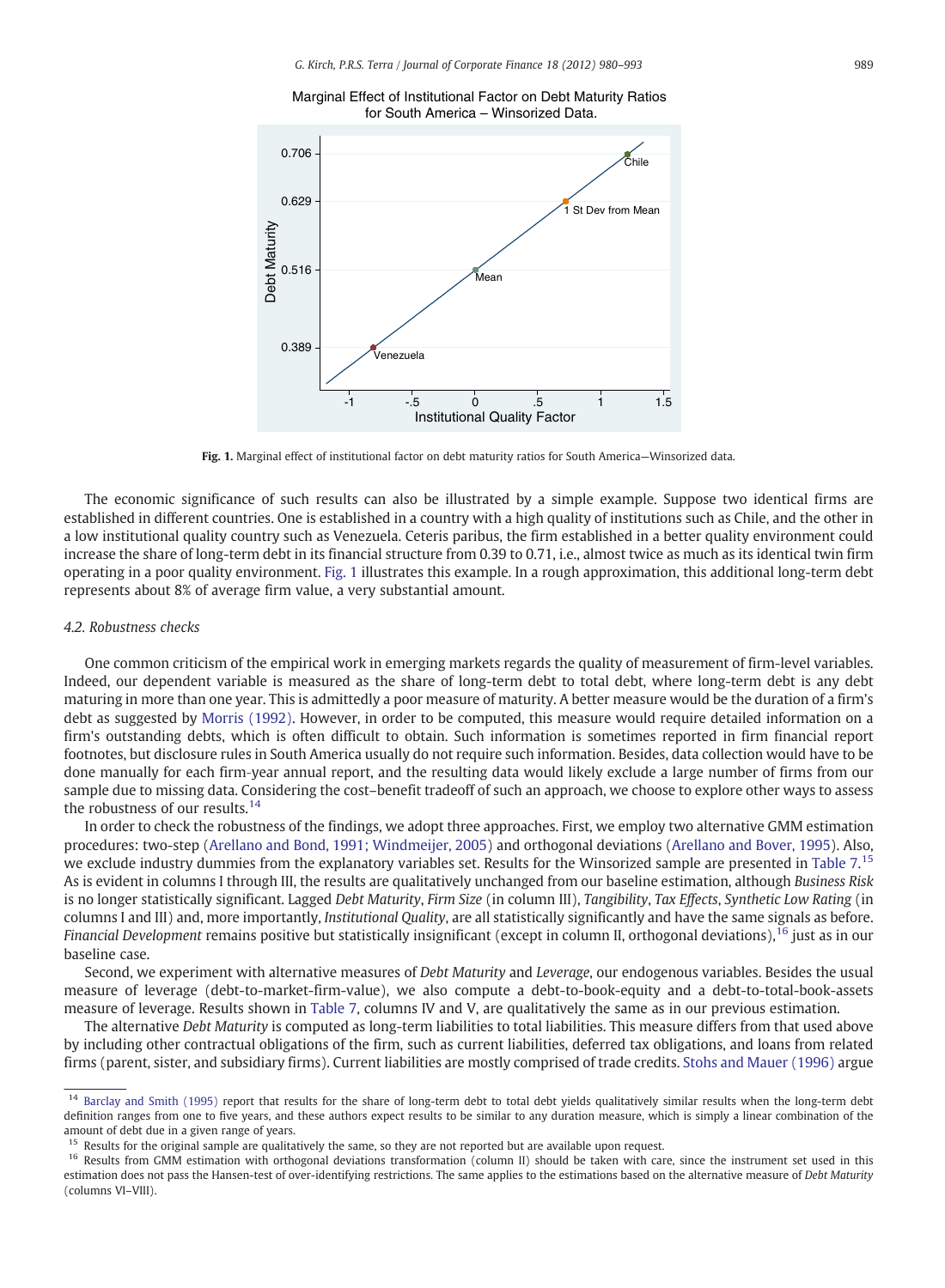#### <span id="page-10-0"></span>Table 7

Robustness tests of debt maturity for South America—Winsorized data.

| Column                                         | I              | $\mathbf{I}$                                                | III                         | IV                 | V                       | VI                    | VII                                        | <b>VIII</b>             |
|------------------------------------------------|----------------|-------------------------------------------------------------|-----------------------------|--------------------|-------------------------|-----------------------|--------------------------------------------|-------------------------|
| Dependent variables                            |                | Long-term debt to total debt<br><b>Estimation procedure</b> |                             |                    |                         | Leverage variable     | Long-term liabilities to total liabilities |                         |
| <b>Explanatory variables</b>                   | Two step       | Orthogonal<br>deviations                                    | Without industry<br>dummies | Debt to<br>equity  | Debt to<br>total assets | Debt to<br>firm value | Debt to<br>equity                          | Debt to<br>total assets |
| Constant                                       | 0.414          | 0.462                                                       | 0.034                       | 0.127              | 0.094                   | 0.199                 | 0.192                                      | 0.168                   |
|                                                | 1.443          | 1.520                                                       | 0.111                       | 0.430              | 0.316                   | 0.849                 | 0.899                                      | 0.753                   |
| Debt Maturity (lagged)                         | $0.451***$     | $0.452***$                                                  | $0.411***$                  | $0.396***$         | $0.396***$              | $0.506***$            | $0.501***$                                 | $0.504***$              |
|                                                | 8.454          | 9.311                                                       | 8.130                       | 7.616              | 7.729                   | 8.374                 | 8.184                                      | 8.230                   |
| Leverage                                       | $-0.091$       | $-0.141$                                                    | $-0.045$                    | $-0.019$           | $-0.005$                | $-0.063$              | $-0.003$                                   | $-0.002$                |
|                                                | $-0.765$       | $-1.418$                                                    | $-0.359$                    | $-1.024$           | $-0.039$                | $-0.664$              | $-0.219$                                   | $-0.019$                |
| <b>Asset Maturity</b>                          | $-0.004$       | $-0.006$                                                    | $-0.002$                    | $-0.001$           | $-0.001$                | 0.000                 | 0.000                                      | 0.001                   |
|                                                | $-1.137$       | $-1.418$                                                    | $-0.452$                    | $-0.413$           | $-0.278$                | 0.038                 | 0.116                                      | 0.250                   |
| Income-Interest Rate Hedging                   | 0.005          | 0.009                                                       | 0.003                       | 0.008              | 0.007                   | 0.003                 | 0.003                                      | 0.004                   |
|                                                | 0.555          | 1.299                                                       | 0.350                       | 0.948              | 0.940                   | 0.669                 | 0.599                                      | 0.742                   |
| Firm Size                                      | 0.015          | 0.010                                                       | $0.036**$                   | $0.034*$           | $0.036**$               | 0.009                 | 0.010                                      | 0.011                   |
|                                                | 0.886          | 0.573                                                       | 2.033                       | 1.893              | 2.001                   | 0.638                 | 0.717                                      | 0.758                   |
| <b>Growth Opportunities</b>                    | $-0.023$       | $-0.025$                                                    | $-0.041$                    | $-0.033$           | $-0.036$                | $-0.034**$            | $-0.031**$                                 | $-0.032***$             |
|                                                | $-0.882$       | $-1.039$                                                    | $-1.505$                    | $-1.345$           | $-1.465$                | $-2.390$              | $-2.562$                                   | $-2.675$                |
| Profitability                                  | 0.029          | $-0.055$                                                    | $-0.007$                    | $-0.047$           | $-0.047$                | $-0.240*$             | $-0.233*$                                  | $-0.219$                |
|                                                | 0.122          | $-0.315$                                                    | $-0.036$                    | $-0.220$           | $-0.235$                | $-1.665$              | $-1.679$                                   | $-1.576$                |
| <b>Business Risk</b>                           | 1.192<br>0.978 | 0.956<br>1.082                                              | 1.177                       | 1.890              | 1.980*<br>1.685         | 0.468<br>0.584        | 0.478                                      | 0.390<br>0.500          |
| Tangibility                                    | $0.241*$       | $0.265***$                                                  | 1.419<br>$0.360***$         | 1.455<br>$0.312**$ | $0.318**$               | $0.202**$             | 0.618<br>$0.189**$                         | $0.194**$               |
|                                                | 1.649          | 2.182                                                       | 2.671                       | 2.355              | 2.282                   | 2.240                 | 2.149                                      | 2.134                   |
| <b>Tax Effects</b>                             | $-0.399***$    | $-0.275*$                                                   | $-0.391***$                 | $-0.367***$        | $-0.372***$             | $-0.214**$            | $-0.207**$                                 | $-0.209**$              |
|                                                | $-2.908$       | $-1.900$                                                    | $-2.797$                    | $-2.598$           | $-2.586$                | $-2.495$              | $-2.428$                                   | $-2.451$                |
| Synthetic High Rating                          | $-0.009$       | $-0.002$                                                    | $-0.003$                    | $-0.010$           | $-0.008$                | $-0.014$              | $-0.013$                                   | $-0.012$                |
|                                                | $-0.506$       | $-0.119$                                                    | $-0.149$                    | $-0.556$           | $-0.442$                | $-1.392$              | $-1.343$                                   | $-1.294$                |
| Synthetic Low Rating                           | $-0.073**$     | $-0.054$                                                    | $-0.087***$                 | $-0.080**$         | $-0.085**$              | $-0.056***$           | $-0.056***$                                | $-0.057***$             |
|                                                | $-2.149$       | $-1.520$                                                    | $-2.610$                    | $-2.342$           | $-2.450$                | $-2.723$              | $-2.683$                                   | $-2.752$                |
| Interest Expenses $\leq$ 0 and EBIT $\leq$ 0   | $-0.025$       | 0.002                                                       | $-0.001$                    | $-0.002$           | $-0.002$                | $-0.011$              | $-0.009$                                   | $-0.008$                |
|                                                | $-0.627$       | 0.034                                                       | $-0.021$                    | $-0.056$           | $-0.045$                | $-0.383$              | $-0.315$                                   | $-0.293$                |
| Interest Expenses $\leq$ 0 and EBIT $>$ 0      | $-0.007$       | $-0.004$                                                    | $-0.021$                    | $-0.016$           | $-0.015$                | $-0.015$              | $-0.015$                                   | $-0.014$                |
|                                                | $-0.291$       | $-0.199$                                                    | $-0.950$                    | $-0.734$           | $-0.689$                | $-1.147$              | $-1.162$                                   | $-1.049$                |
| Interest Rate Volatility (lagged)              | 0.003          | 0.003                                                       | 0.005                       | 0.004              | 0.005                   | 0.002                 | 0.002                                      | 0.002                   |
|                                                | 0.861          | 0.822                                                       | 1.434                       | 1.354              | 1.398                   | 0.825                 | 0.844                                      | 0.857                   |
| Inflation Rate Volatility (lagged)             | $-0.001$       | $-0.001$                                                    | $-0.003$                    | $-0.003$           | $-0.003$                | $-0.002$              | $-0.002$                                   | $-0.002$                |
|                                                | $-0.251$       | $-0.183$                                                    | $-0.576$                    | $-0.563$           | $-0.615$                | $-0.471$              | $-0.474$                                   | $-0.488$                |
| Regulated Industry                             | 0.017          | 0.064                                                       | $0.045*$                    | 0.061              | 0.047                   | 0.083                 | 0.081                                      | 0.084                   |
|                                                | 0.189          | 0.897                                                       | 1.825                       | 0.769              | 0.606                   | 1.552                 | 1.457                                      | 1.526                   |
| Financial Development Factor                   | 0.123          | $0.142**$                                                   | 0.096                       | 0.105              | 0.103                   | 0.062                 | 0.061                                      | 0.060                   |
|                                                | 1.536          | 2.046                                                       | 1.188                       | 1.318              | 1.312                   | 1.250                 | 1.219                                      | 1.215                   |
| Institutional Quality Factor                   | $0.137**$      | $0.143**$                                                   | $0.154**$                   | $0.154**$          | $0.157**$               | 0.058                 | 0.064                                      | 0.061                   |
|                                                | 1.965          | 2.316                                                       | 2.246                       | 2.291              | 2.319                   | 1.196                 | 1.292                                      | 1.249                   |
| Number of observations                         | 2244           | 2244                                                        | 2244                        | 2244               | 2244                    | 2244                  | 2244                                       | 2244                    |
| Number of firms                                | 359            | 359                                                         | 359                         | 359                | 359                     | 359                   | 359                                        | 359                     |
| Average observations per firm                  | 6.25           | 6.25                                                        | 6.25                        | 6.25               | 6.25                    | 6.25                  | 6.25                                       | 6.25                    |
| Number of instruments                          | 76             | 76                                                          | 60                          | 76                 | 76                      | 76                    | 76                                         | 76                      |
| Hansen Test of overidentifying<br>restrictions | 31.32          | 37.65                                                       | 32.80                       | 31.19              | 30.91                   | 41.83                 | 44.98                                      | 42.30                   |
| Hansen p-value                                 | 0.22           | 0.07                                                        | 0.17                        | 0.22               | 0.23                    | 0.03                  | 0.01                                       | 0.02                    |
| Arellano-Bond AR(1)                            | $-8.40$        | $-9.97$                                                     | $-9.95$                     | $-10.00$           | $-9.63$                 | $-8.21$               | $-8.25$                                    | $-8.01$                 |
| Arellano-Bond $AR(1)$ p-value                  | 0.00           | 0.00                                                        | 0.00                        | 0.00               | 0.00                    | 0.00                  | 0.00                                       | 0.00                    |
| Arellano-Bond AR(2)                            | 0.94           | 0.97                                                        | 0.91                        | 0.90               | 0.92                    | 1.92                  | 1.93                                       | 1.92                    |
| Arellano-Bond AR(2) p-value                    | 0.35           | 0.33                                                        | 0.36                        | 0.37               | 0.36                    | 0.06                  | 0.05                                       | 0.05                    |

The model (Eq. [\(1\)](#page-5-0) in the text) is estimated by GMM-Sys for the period 1996–2007 using the collapse option [\(Calderón et al., 2002; Roodman, 2006, 2009](#page-12-0)). Country, year, and industry dummies included but not reported. Dependent variables: Long-Term Debt to Total Debt (columns I to V) and Long-Term Liabilities to Total Liabilities (columns VI to VIII). Endogenous variables: Debt Maturity (lagged) and Leverage. Predetermined variables: Asset Maturity, Income-Interest Rate Hedging (Asset Maturity x ΔEBIT/ΔInterest Rate Correlation), Firm Size, Growth Opportunities, Profitability, Business Risk, Tangibility, Tax Effects, Synthetic High Rating, Synthetic Low Rating, Interest Expenses ≤0 and EBIT≤0, and Interest Expense ≤0 and EBIT>0. Exogenous variables: lagged Interest Volatility, lagged Inflation Volatility, Regulated Industry, Financial Development factor, Institutional Quality factor, and country, year, and industry dummies. Instruments used: Endogenous variables are instrumented by lagged levels dated t−2 to t−3 (first-differences equation) and by lagged first-differences (levels equation). Predetermined variables are instrumented by lagged levels dated  $t-1$  to  $t-2$  (first-differences equation) and by first-differences (levels equation). Exogenous variables are their own instruments. t-statistics (in italics) are calculated using heteroskedasticity-robust standard errors and are also robust to arbitrary patterns of autocorrelation within individuals (firms); \*, \*\*, and \*\*\* denote significance at the 10%, 5%, and 1% levels, respectively.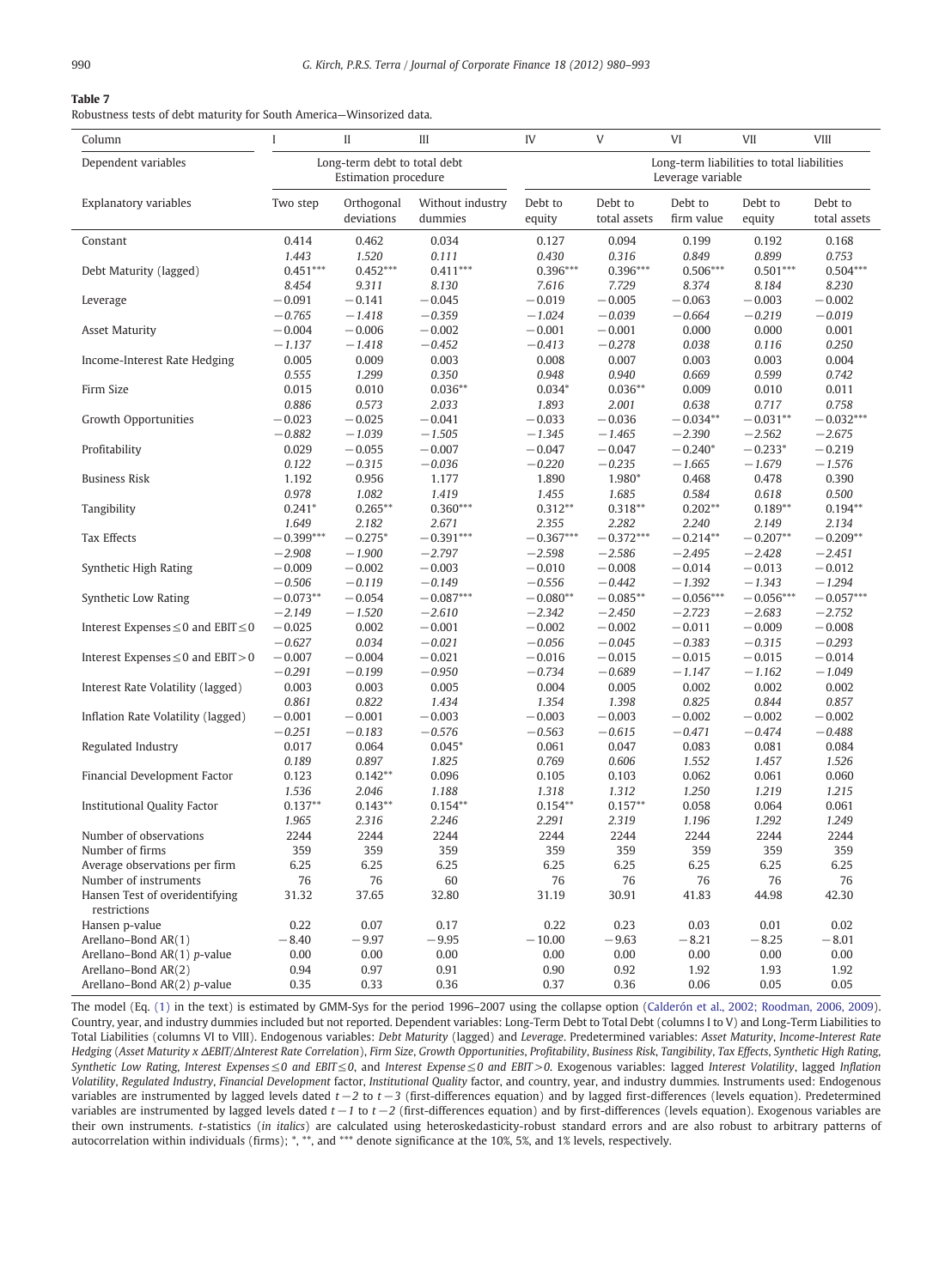<span id="page-11-0"></span>that it is important to include such liabilities because they represent obligations that the firm must meet, similar to short-term financial debt. However, while short-term debt is mostly supplied by banks and commercial paper, trade credit is supplied by other firms in the industry's supply chain. Therefore, a firm may face fewer restrictions to finance its operations with trade credit than with bank loans—and thus be less sensitive to the level of financial development and the quality of institutions of a country.<sup>17</sup> Results are also reported in [Table 7](#page-10-0) (columns VI to VIII).

We note several changes with respect to our baseline measure. Under this measure of debt maturity, Firm Size and Business Risk are no longer statistically significant, while Profitability (negative) and Growth Opportunities (negative) become significant. Regarding Profitability, once we realize that the dependent variable is actually a measure of liability maturity (instead of debt maturity), the differences observed with respect to our previous results can be easily reconciled with theory. Given that Profitability influences total leverage negatively (Pecking Order Theory) but should have no effect on trade credit (among other non-debt liabilities), more profitable firms use less debt (short- and long-term) and, since trade credit is mostly short-term, the share of long-term liabilities diminishes. Most remarkably, Institutional Quality becomes statistically insignificant. However, this is not at all in contradiction to our previous conclusions, since, as stated above, this alternative measure of Debt Maturity is more heterogeneous than straight debt and, therefore, may be subject to other kinds of effects. As mentioned above, industry practices in the supply chain may compensate for a poor institutional environment, making it less sensitive to our Institutional Quality factor.

Third and finally, we apply the [Leamer \(1985\)](#page-13-0) global sensitivity approach to the sample. We re-estimate Eq. [\(1\)](#page-5-0) (by GMM-Sys), successively dropping countries, industries, and years, one at a time. The results are not reported for conciseness, but are available upon request. The sensitivity analyses yield coefficients very similar to those estimated originally, and standard deviations are small. Coefficients reported as positive and statistically significant in [Table 6](#page-7-0) have at least 91% positive coefficients in the sensitivity analyses, while those reported as negative and statistically significant have at least 97% negative coefficients. Moreover, we compute the percentage of t-statistics with absolute value above 1.96 (the usual 5% significance level threshold). With respect to the main focus of this paper, the Institutional Quality factor displays, respectively, 89% and 83% positive and statistically significant coefficients in Specifications II and III, while the Financial Development factor displays only 6% and 3% statistically significant coefficients in Specifications I and III, respectively.

The results from these complementary analyses largely support the robustness of the previous findings. Coefficients for explanatory variables are similar to the results reported above and do not seem to be sensitive to a particular estimation procedure, measurement of endogenous variables, country, industry, year, or outliers. Thus, we conclude that the results reported in this paper are robust.

#### 5. Summary and concluding remarks

This paper investigates the determinants of debt maturity for a sample of 359 non-financial firms from five economies in South America over a 12-year period. Employing dynamic panel data analysis, we test the effect of some of the best-known explanatory variables suggested by theory, covering agency cost, signaling, tradeoff, and maturity-matching arguments. Moreover, we test whether financial development or institutional quality (or both) have a first-order effect on corporate debt maturity decisions.

Our main findings indicate that: (1) there is a substantial dynamic component in the determination of firm maturity structure; (2) firms face moderate adjustment frictions with respect to optimal maturity; (3) Firm Size, Business Risk, and Tangibility have positive and significant effects on firm debt maturity, corroborating tradeoff and agency theory; (4) Tax Effects and Synthetic Low Rating have negative and significant effects on firm debt maturity; (5) the level of financial development is not significantly related to debt maturity; and (6) the quality of national institutions has a positive effect on maturity structure. Thus, we find support for the [La Porta et al. \(2000b\)](#page-13-0) claim that the quality of national institutions influences corporate financing and that the level of financial development may be an outcome of better institutions.

The main conclusion of this study is that well functioning, high-quality institutions (i.e., democracy, freedom of expression, freedom of association, accountability, political stability, absence of violence, quality of public services and policy formulation, regulatory quality, rule of law, and corruption control) have a first-order effect in the maturity of corporate debt. We find no evidence that financial development has such an effect, corroborating the findings of [Kusnadi and Wei \(2011\)](#page-13-0) for cash management policies. We wonder whether other financial decisions may be similarly affected by such factors. Empirical investigation of their effect on corporate capital structure, capital budgeting, dividend policy, and risk management policy are natural future directions for this stream of research.

#### Acknowledgments

The authors are grateful to CNPQ (Brazilian Research Council) and CAPES (Brazilian Research Commission) for financial support. We are indebted to Murillo Campello, Jeffry M. Netter, Walter Novaes, and an anonymous referee for insightful comments. We also thank Heitor Almeida, Hein Bogaard, Ricardo P. C. Leal, Eduardo Schiehll, and participants of the special sessions at the 2010 meetings of the Brazilian Finance Society (São Paulo, July 29–31, 2010) and the Academy of International

<sup>&</sup>lt;sup>17</sup> For instance, firms in the supply chain may have more efficient ways to secure the payment of their credits such as suspending the supply of goods to the defaulting firm.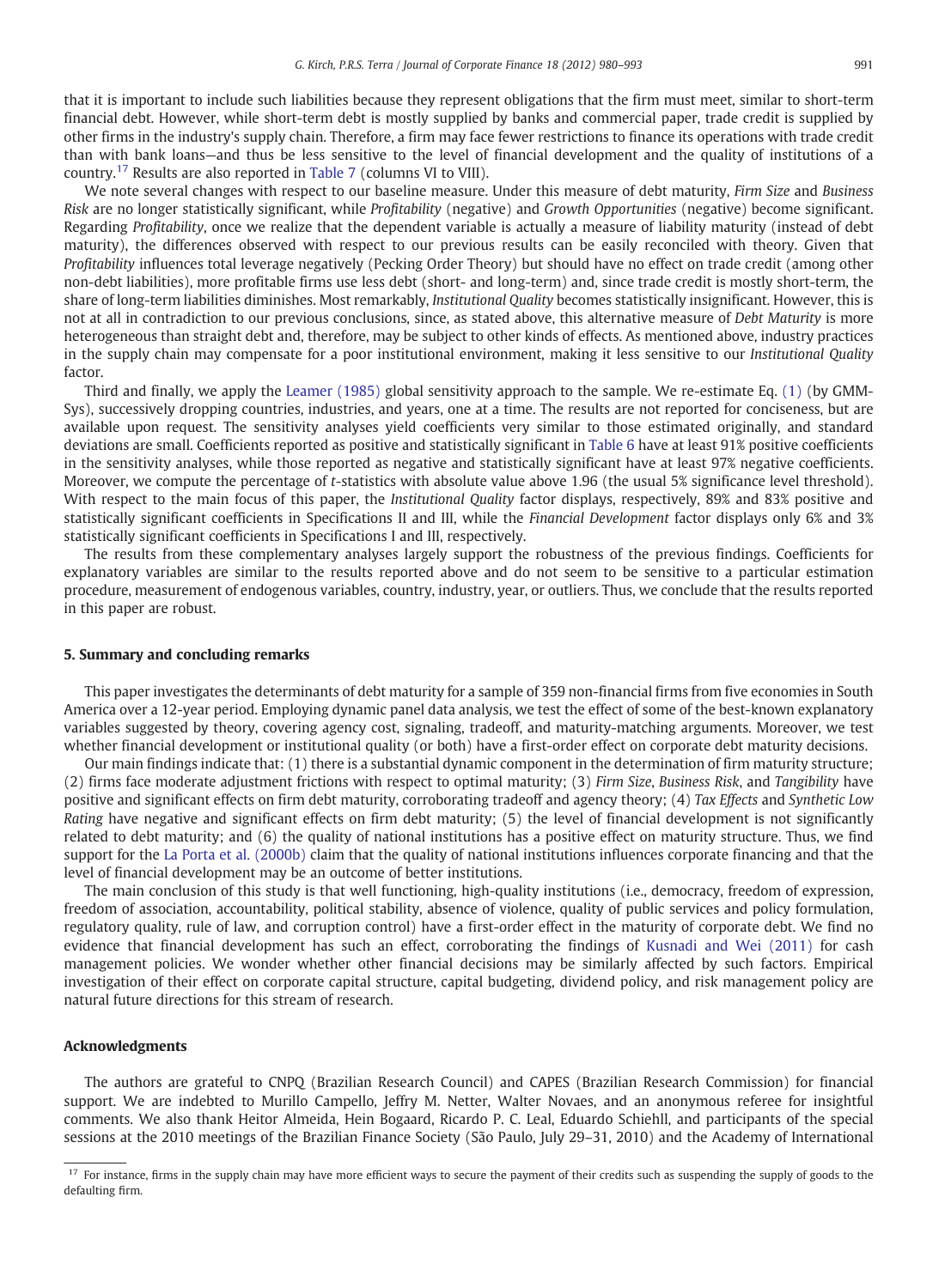<span id="page-12-0"></span>Business (Nagoya, June 20–July 3, 2011) for general comments and suggestions. We are thankful to Ms. Joelma Nascimento and Mr. Tony Auciello from AcademicWord for excellent copyediting assistance. All remaining errors are ours.

# Appendix A. Firm-specific variables

| Explanatory<br>variables          | <b>Empirical proxies</b>                                               | Nature                      | Formulas                                                                                                                                                                                                                                                                    |
|-----------------------------------|------------------------------------------------------------------------|-----------------------------|-----------------------------------------------------------------------------------------------------------------------------------------------------------------------------------------------------------------------------------------------------------------------------|
| Leverage<br><b>Asset Maturity</b> | Debt-firm value ratio<br>Asset maturity ratio                          | Endogenous<br>Predetermined | Book Debt $\div$ Market Firm Value<br>[Current Assets $\div$ (Current Assets + Net Fixed Assets)] $\times$ (Current Assets $\div$ Cost of Goods                                                                                                                             |
|                                   |                                                                        |                             | $Sold$ ) + [Net Fixed Assets $\div$ (Current Assets + Net Fixed Assets) $\times$ (Net Fixed<br>$Assets \div Depreciation)$                                                                                                                                                  |
| Income-Interest<br>Rate Hedging   | Asset maturity times income-<br>interest rate correlation <sup>a</sup> | Predetermined               | Asset Maturity $\times$ Correlation ( $\Delta$ EBIT <sup>b</sup> ; $\Delta$ Interest Rate)                                                                                                                                                                                  |
| <b>Size</b>                       | Log of sales                                                           | Predetermined               | Ln(Sales)                                                                                                                                                                                                                                                                   |
| Growth<br>Opportunities           | Market-to-book ratio                                                   | Predetermined               | $(Book$ Liabilities + Market Equity) $\div$ (Total Book Assets)                                                                                                                                                                                                             |
| Profitability                     | Return on assets                                                       | Predetermined               | $EBIT \div Total Book Assets$                                                                                                                                                                                                                                               |
| <b>Business Risk</b>              | Volatility of profitability                                            | Predetermined               | Standard Deviation{Profitability} (a time-invariant measure)                                                                                                                                                                                                                |
| Tangibility                       | Degree of asset<br>immobilization                                      |                             | Predetermined Net Fixed Assets ÷ Total Book Assets                                                                                                                                                                                                                          |
| Tax Effects                       | Graham's (1996)<br>trichotomous proxy                                  | Predetermined               | The top statutory tax rate if both taxable income and income tax in the previous year are<br>positive, one-half of the top statutory tax rate if either taxable income or income tax are<br>positive in the previous year while the others are negative, and zero otherwise |
| Synthetic Rating                  | Ranges of the interest<br>coverage ratio <sup>c, d</sup>               | Predetermined               | High Rating Dummy: 1 if EBIT $\div$ Interest Expense $>$ Upper Quintile, zero otherwise;<br>Low Rating Dummy: 1 if $EBIT \div$ Interest Expense < 1, zero otherwise                                                                                                         |
| Macroeconomic<br>Volatility       | Interest and inflation rate<br>volatilities                            | Exogenous                   | Standard deviations of the previous year monthly interest and inflation rates                                                                                                                                                                                               |
| Regulated<br>Industry             | Dummy variable                                                         | Exogenous                   | 1 if firm industry belongs to: Construction, Electricity, Gas and Oil, Mining,<br>Telecommunications, and Transport and Logistics, zero otherwise                                                                                                                           |
| Financial<br>Development          | Scores of the factor analysis                                          | Exogenous                   | See Section 3.2                                                                                                                                                                                                                                                             |
| Institutional<br>Quality          | Scores of the factor analysis                                          | Exogenous                   | See Section 3.2                                                                                                                                                                                                                                                             |

Table A1. Determinants of debt maturity.

<sup>a</sup>The relationship between asset and debt maturity should be a negative function of the correlation between firm operational income and the market interest rate. Therefore, we compute the correlation between changes in the firm's operating income and changes in the market interest rate, as suggested by [Morris \(1976\)](#page-13-0), along the entire sample period. This correlation is then multiplied by Asset Maturity and included as an additional explanatory variable, for which we expect a negative sign.

**bEBIT stands for Earnings Before Interest and Taxes.** 

c The interest coverage ratio is one of the main indicators for the rating of a firm (see for instance Damodaran, 2009, p. 89).

<sup>d</sup>Firms whose interest expenses are negative are controlled for by two additional dummy variables, one for firms with nonpositive EBIT and one for firms with positive EBIT.

#### References

Antoniou, A., Guney, Y., Paudyal, K., 2006. The determinants of debt maturity structure: evidence from France, Germany and the UK. Eur. Financ. Manag. 12, 161–194.

Arellano, M., Bover, O., 1995. Another look at the instrumental variable estimation of error-components models. J. Econometrics 68, 29–51.

Arellano, M., Bond, S.R., 1991. Some tests of specification for panel data: Monte Carlo evidence and an application to employment equations. Rev. Econ. Stud. 58, 277–297.

Barclay, M.J., Marx, L.M., Smith Jr., C.W., 2003. The joint determination of leverage and maturity. J. Corp. Financ. 9, 149–167.

Barclay, M.J., Smith Jr., C.W., 1995. The maturity structure of corporate debt. J. Financ. 50, 609–631.

Barclay, M.J., Smith Jr., C.W., 1996. On financial architecture: leverage, maturity, and priority. J. App. Corp. Financ. 8, 4–17.

Barnea, A., Haugen, R.A., Senbet, L.W., 1980. A rationale for debt maturity structure and call provisions in the agency theoretic framework. J. Financ. 35, 1223–1234.

Beck, T., Demirgüç-Kunt, A., Levine, R., 2000. A new database on financial development and structure. World Bank Econ. Rev. 14, 597–605.

Blundell, R., Bond, S., 1998. Initial conditions and moment restrictions in dynamic panel data models. J. Econometrics 87, 115–143.

Bond, S., 2002. Dynamic panel data models: a guide to micro data methods and practice. Port. Econ. J. 1, 141–162.

Booth, L., Aivazian, L., Demirgüç-Kunt, A., Maksimovic, V., 2001. Capital structures in developing countries. J. Financ. 56, 87–130.

Botero, J.C., Djankov, S., La Porta, R., Lopez-de-Silanes, F., Shleifer, A., 2004. The regulation of labor. Q. J. Econ. 119, 1339–1382.

Calderón, C.A., Chong, A., Loayza, N.V., 2002. Determinants of current account deficits in developing countries. Contributions to Macroeconomics 2, 1–31. Damodaran, A., 2009. The Dark Side of Valuation, Second ed. Pearson Education, Upper Saddle River, NJ.